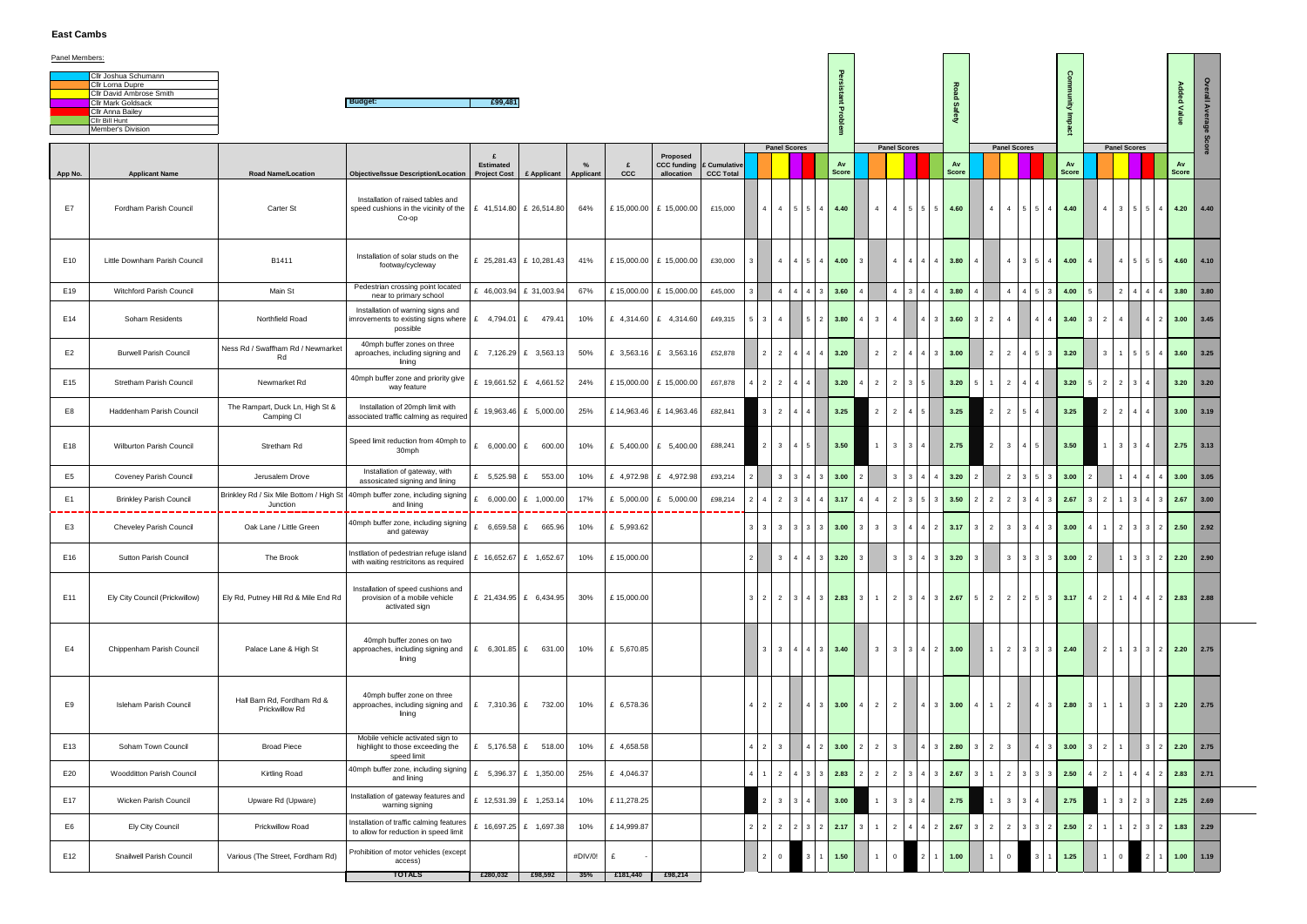## **Fenland**

| Panel Member |  |  |  |
|--------------|--|--|--|
|              |  |  |  |

| Cllr John Gowing          |
|---------------------------|
| <b>Cllr David Connor</b>  |
| Cllr Simon King           |
| <b>Cllr Steve Tierney</b> |
| Cllr Sam Hoy              |
| Member's Division         |

| Panel Members: |                                                                                              |                                                                 |                                                                                                                                                     |                                         |                         |     |                 |                                             |                  |                 |                             |                                 |                           |                    |                     |                     |                      |                                                          |                             |                      |                |                |                                       |                    |                                |                            |
|----------------|----------------------------------------------------------------------------------------------|-----------------------------------------------------------------|-----------------------------------------------------------------------------------------------------------------------------------------------------|-----------------------------------------|-------------------------|-----|-----------------|---------------------------------------------|------------------|-----------------|-----------------------------|---------------------------------|---------------------------|--------------------|---------------------|---------------------|----------------------|----------------------------------------------------------|-----------------------------|----------------------|----------------|----------------|---------------------------------------|--------------------|--------------------------------|----------------------------|
|                | Cllr John Gowing<br>Cllr David Connor<br><b>Cllr Simon King</b><br><b>Cllr Steve Tierney</b> |                                                                 | <b>Budget:</b>                                                                                                                                      | £123,552                                |                         |     |                 |                                             |                  |                 |                             |                                 | p<br>菜                    |                    |                     |                     | 정<br>$\Omega$        |                                                          |                             | ⋜                    | ဂ္ဂ            |                |                                       |                    | ö.<br>×                        | Š<br>erall<br>$\checkmark$ |
|                | Cllr Sam Hoy<br>Member's Division                                                            |                                                                 |                                                                                                                                                     |                                         |                         |     |                 |                                             |                  |                 |                             |                                 | Problem                   |                    |                     |                     |                      |                                                          |                             |                      |                |                |                                       |                    |                                |                            |
|                |                                                                                              |                                                                 |                                                                                                                                                     |                                         |                         |     |                 |                                             |                  |                 | <b>Panel Scores</b>         |                                 |                           |                    | <b>Panel Scores</b> |                     |                      |                                                          | <b>Panel Scores</b>         |                      |                |                | <b>Panel Scores</b>                   |                    |                                |                            |
|                |                                                                                              |                                                                 |                                                                                                                                                     | £                                       |                         |     |                 | Proposed                                    | £                |                 |                             |                                 |                           |                    |                     |                     |                      |                                                          |                             |                      |                |                |                                       |                    |                                |                            |
| App No.        | <b>Applicant Name</b>                                                                        | <b>Road Name/Location</b>                                       | <b>Objective/Issue Description/Location</b>                                                                                                         | <b>Estimated</b><br><b>Project Cost</b> | £ Applicant   Applicant |     | £<br><b>CCC</b> | <b>CCC funding Cumulative</b><br>allocation | <b>CCC Total</b> |                 |                             |                                 | <b>Av</b><br><b>Score</b> |                    |                     |                     | Av<br><b>Score</b>   |                                                          |                             | <b>Score</b>         | Av             |                |                                       |                    | Av<br><b>Score</b>             |                            |
| F14            | Wisbech Town Council (Cllr Tierney)                                                          | <b>Tinkers Drove</b>                                            | Install speed cushions throughout the length to<br>reduce vehicle speeds                                                                            | £30,342.22                              | £15,342.22              | 51% | £15,000.00      | £15,000.00                                  | £15,000          | 4   4           | 5 <sup>5</sup>              |                                 | 4.25                      |                    | $15 -$              |                     | 4.25                 |                                                          | 5                           | 4.25                 |                |                | 5 <sup>1</sup>                        |                    | 4.50                           | 4.31                       |
| F <sub>6</sub> | March Town Council                                                                           | <b>Creek Road / Estover Road</b>                                | Widen footway and install bollards, remark<br>junction and install warning signs                                                                    | £25,894.84                              | £10,894.84              | 42% | £15,000.00      | £15,000.00                                  | £30,000          | $5 \mid 4$      | $\overline{4}$              | $\overline{4}$                  | 4.20                      |                    | 44                  | $\overline{5}$<br>5 | 4.40                 | $\vert 3 \vert$<br>$\overline{4}$                        | 4                           | 3.80                 |                |                | $3 \mid 3 \mid$                       |                    | 3.80                           | 4.05                       |
| F13            | Wisbech Town Council (Cllr Hoy)                                                              | New Drove / Leach Close                                         | Installation of double yellow lines, to improve<br>visibility out of the junction                                                                   | £4,384.22                               | £500.00                 | 11% | £3,884.22       | £3,884.22                                   | £33,884          | $4 \mid 4$      | $\overline{4}$              |                                 | 4.00                      | $4 \mid 4 \mid 3$  |                     |                     | 3.75                 | $\overline{4}$<br>$\overline{4}$                         | 4                           |                      | 3.75           |                | $\overline{4}$<br>$\mathbf{3}$        |                    | 3.50                           | 3.75                       |
| F11            | Whittlesey Town Council (Cllr Boden)                                                         | <b>Various</b>                                                  | Reduce speed limit to 20mph on various roads,<br>including the installation of traffic calming<br>measures where necessary                          | £14,311.96                              | £1,431.20               | 10% | £12,880.76      | £12,880.76                                  | £46,765          |                 | $\mathbf{3}$                | I4.                             | 3.75                      | 5                  | -3                  | $\overline{3}$<br>4 | 3.75                 |                                                          |                             | 4.00                 |                |                | $0 \mid 3 \mid$                       |                    | 2.75                           | 3.56                       |
| F10            | Whittlesey Town Council (Cllr Connor)                                                        | <b>Various</b>                                                  | Implementation of double yellow lines in identified<br>areas (Church St, Stonald Rd, Morris Cl, Viking<br>Way, Thornham Way, Inhams Rd, Wakelyn Rd) | £9,691.96                               | £969.20                 | 10% | £8,722.76       | £8,722.76                                   | £55,488          |                 |                             | $2 \mid 4$                      | 3.50                      |                    |                     | $2 \mid 4 \mid 3$   | 3.25                 |                                                          | 3 <sup>1</sup>              | 3.75                 |                |                | $0 \mid 3 \mid 5$                     |                    | 3.00                           | 3.38                       |
| F <sub>3</sub> | Doddington Parish Council                                                                    | <b>High Street</b>                                              | Adjust existing kerbing and resuface footway                                                                                                        | £20,012.01                              | £5,012.01               | 25% | £15,000.00      | £15,000.00                                  | £70,488          |                 | $\mathbf{1}$                |                                 | 3.50                      |                    |                     | $3 \mid 5$          | 3.25                 |                                                          | 4 5                         | 3.50                 |                |                | $\overline{0}$<br>4                   |                    | $2.75$ 3.25                    |                            |
| F <sub>5</sub> | Gorefield Parish Council                                                                     | <b>High Road (Between Wolf Lane and</b><br><b>Fendyke Lane)</b> | Footway resurfacing                                                                                                                                 | £14,942.65                              | £1,500.00               | 10% | £13,442.65      | £13,442.65                                  | £83,930          | $2 \mid 3$      |                             | $\mathbf{3}$                    | 2.75                      | 2<br>$\mathcal{B}$ |                     | $2 \mid 3$          | 2.50                 | $\vert$ 3<br>3                                           |                             | 3.50                 |                |                | 3 <sup>1</sup>                        |                    | 3.00                           | 2.94                       |
| F12            | Wimblington                                                                                  | Fullers Lane / Meadow Way                                       | Extend existing 7.5T weight limit, including<br>necessary signing                                                                                   | £6,433.11                               | £1,000.00               | 16% | £5,433.11       | £5,433.11                                   | £89,364          |                 | $\overline{4}$              | $1 \mid 4$<br>l 3               | 3.00                      |                    |                     | 4 1 3 4 3.00        |                      | 4                                                        | $1 \mid 3 \mid 4 \mid 3.00$ |                      |                | $\mathbf{3}$   | $0 \mid 3 \mid$                       |                    | $2.50$ 2.88                    |                            |
| F15            | Wisbech St Mary Parish Council                                                               | <b>High Road</b>                                                | Extend the existing 30mph limit and install traffic<br>calming with the extended area                                                               | £20,878.84                              | £5,878.84               | 28% | £15,000.00      | £15,000.00                                  | £104,364         |                 |                             | 2 3 5 2 2                       | 2.80                      |                    |                     | $3 2 5 2 1 $ 2.60   |                      | $3 \mid 2 \mid 5 \mid 1 \mid 3 \mid 2.80$                |                             |                      |                |                | $5 \mid 4 \mid$                       | $2 \mid 3.00 \mid$ |                                | 2.80                       |
| F8             | Parson Drove Parish Council                                                                  | <b>Sealey's Lane</b>                                            | Construct new footway, continuing from works in<br>previous years                                                                                   | £22,970.33                              | £7,970.33               | 35% | £15,000.00      | £15,000.00                                  | £119,364         | $3 \mid 2 \mid$ |                             | 1212                            | 2.25                      | $3 \mid 2 \mid$    |                     |                     | $2 \mid 2.00$        | $\vert 2 \vert$<br>3                                     |                             | $4 \mid 2 \mid 2.75$ |                |                | 2 <sup>1</sup>                        |                    | $3.00$ 2.50                    |                            |
| F7             | Newton-in-the-Isle Parish Council                                                            | <b>High Road</b>                                                | Install gateway feature and build out / chicane to<br>slow vehicles on entering village                                                             | £21,043.84                              | £6,043.84               | 29% | £15,000.00      |                                             |                  | $3 \mid 2 \mid$ |                             |                                 | 2.50                      | $3 \mid 2 \mid$    |                     |                     | 3   3   2.75   3   2 |                                                          |                             | $1 \ 3 \ 2.25$       | 3              | $\overline{2}$ |                                       |                    | $3 \mid 2 \mid 2.50 \mid 2.50$ |                            |
| F <sub>4</sub> | Elm Parish Council                                                                           | Fridaybridge Rd / Main Rd                                       | Install traffic calming in the form of build outs/<br>chicanes                                                                                      | £19,712.84                              | £4,712.84               | 24% | £15,000.00      |                                             |                  |                 |                             |                                 |                           |                    |                     |                     |                      | 3 2 3 2 4 2.80 2 2 3 4 3 2.80 3 2 2 2 2 2 2 2 3 4 5 2.81 |                             |                      |                |                |                                       |                    |                                |                            |
| F <sub>1</sub> | <b>Chatteris Town Council</b>                                                                | Wenny Rd / East Park St / Wood St /<br><b>South Park St</b>     | Extend and review parking restricitons,<br>alterations to lining at junction to improve visibility                                                  | £17,963.84                              | £2,963.84               | 16% | £15,000.00      |                                             |                  |                 |                             | $3 \mid 3 \mid 2 \mid 2 \mid 2$ | 2.40                      |                    |                     |                     |                      | $2 3 2 3 2$ 2.40 2 2 2 1 3 2.00                          |                             |                      | $\overline{2}$ | $\overline{2}$ | $0 \mid 1 \mid 3 \mid 1.60 \mid 2.10$ |                    |                                |                            |
| F9             | Tydd St Giles Parish Council                                                                 | <b>Hannath Road</b>                                             | Installation of warning signs and imrpovements to<br>existing bend signing. Investigate camber of<br>carriageway and surface deterioration          | £13,651.96                              | £1,650.00               | 12% | £12,001.96      |                                             |                  | $2 \mid 2 \mid$ |                             | $\vert 2 \vert 2 \vert$         | 2.00                      | $3 \mid 2 \mid$    |                     |                     |                      | 2 3 2.50 3 2                                             |                             | $1 \ 2 \ 2.00$       | $\overline{2}$ |                |                                       |                    | $1 \mid 2 \mid 1.75 \mid 2.06$ |                            |
| F <sub>2</sub> | Christchurch Parish Council                                                                  | B1100 (Padgetts Road)                                           | Installation of central island in Church Road and<br>review location of existing village sign and install<br>Slow markings                          | £17,000.00                              | £2,000.00               | 12% | £15,000.00      |                                             |                  |                 | $2 \quad 2 \quad 2 \quad 2$ |                                 | 1.80                      |                    |                     |                     |                      | $2$   2   2   3   1   2.00   2   1   2   1   1   1.40    |                             |                      | $\overline{2}$ |                | $0 \mid 1 \mid 2 \mid 1.20 \mid 1.60$ |                    |                                |                            |
|                |                                                                                              |                                                                 | <b>TOTALS</b>                                                                                                                                       | £259,235                                | £67,869                 | 26% | £191,365        | £119,364                                    |                  |                 |                             |                                 |                           |                    |                     |                     |                      |                                                          |                             |                      |                |                |                                       |                    |                                |                            |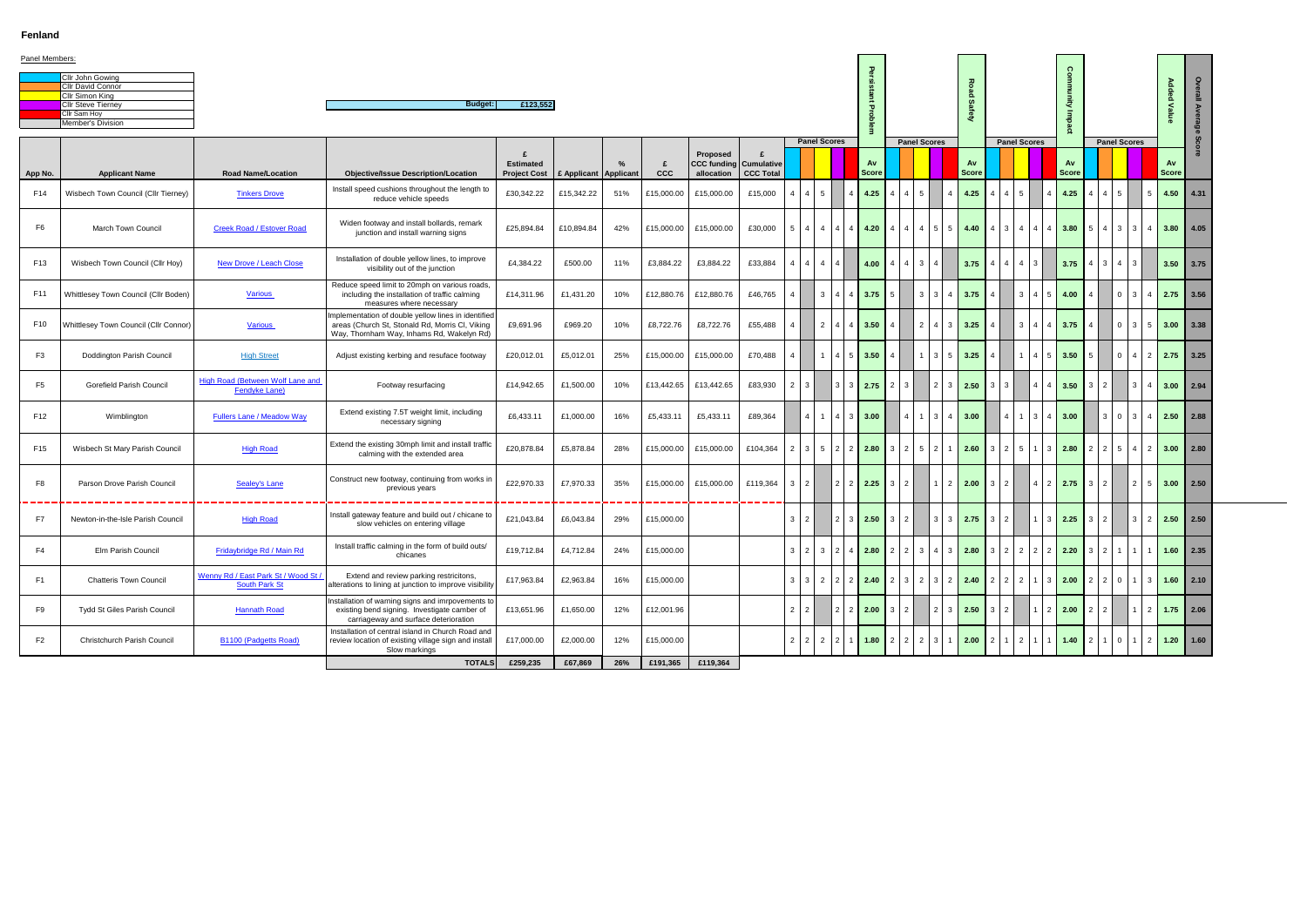| Cllr Ian Gardener          |
|----------------------------|
| <b>Cllr Mac McGuire</b>    |
| <b>Cllr Peter Downes</b>   |
| <b>Cllr Simon Bywater</b>  |
| <b>Cllr Steve Criswell</b> |
| <b>Cllr Graham Wilson</b>  |
| <b>Member's Division</b>   |
|                            |

| IG                 | MM | PD | SB                                        | SC                                                         | GW                                       |
|--------------------|----|----|-------------------------------------------|------------------------------------------------------------|------------------------------------------|
| 1 MVAS<br>only     |    |    | is there a<br>need for "<br><b>MVASes</b> |                                                            | 1 MVAS<br>only                           |
|                    |    |    |                                           |                                                            | Scoring for                              |
|                    |    |    | Two<br>light<br>contributio each<br>n     | MVASes - Contributio unit, if two<br>n £878<br><b>MVAS</b> | 1 MVAS<br>units<br>higher<br>contributio |
|                    |    |    |                                           |                                                            |                                          |
|                    |    |    |                                           |                                                            |                                          |
|                    |    |    |                                           |                                                            |                                          |
| <b>MVAS</b><br>nly |    |    | 1 MVAS<br>only                            |                                                            | 1 MVAS<br>only                           |
|                    |    |    |                                           |                                                            |                                          |
|                    |    |    |                                           |                                                            |                                          |

|                 |                                           |                                                                                                                         | <b>Handingaonomic Engel Enni andi occido</b>                                                                                                                                                                        |                                  |             |             |          |                                           |                                  |                |                               |            |                    |                    |                    |                    |               |                |    |    |                                        |
|-----------------|-------------------------------------------|-------------------------------------------------------------------------------------------------------------------------|---------------------------------------------------------------------------------------------------------------------------------------------------------------------------------------------------------------------|----------------------------------|-------------|-------------|----------|-------------------------------------------|----------------------------------|----------------|-------------------------------|------------|--------------------|--------------------|--------------------|--------------------|---------------|----------------|----|----|----------------------------------------|
| Panel Members:  |                                           |                                                                                                                         |                                                                                                                                                                                                                     |                                  |             |             |          |                                           |                                  |                |                               |            |                    |                    |                    |                    |               |                |    |    |                                        |
|                 | Cllr Ian Gardener                         |                                                                                                                         |                                                                                                                                                                                                                     |                                  |             |             |          |                                           |                                  |                |                               |            |                    |                    |                    |                    |               |                |    |    |                                        |
|                 | Cllr Mac McGuire<br>Cllr Peter Downes     |                                                                                                                         |                                                                                                                                                                                                                     |                                  |             |             |          |                                           |                                  |                |                               |            |                    | Road Safety        |                    | <b>Added Value</b> | verall        |                |    |    |                                        |
|                 | Cllr Simon Bywater<br>Cllr Steve Criswell |                                                                                                                         |                                                                                                                                                                                                                     |                                  |             |             |          |                                           |                                  |                |                               |            |                    |                    |                    |                    |               |                |    |    |                                        |
|                 | Cllr Graham Wilson<br>Member's Division   |                                                                                                                         |                                                                                                                                                                                                                     |                                  |             |             |          |                                           |                                  |                |                               |            | sistent Problem    |                    | nmunity Impact     |                    | Average       |                |    |    |                                        |
|                 |                                           |                                                                                                                         | <b>Budget:</b>                                                                                                                                                                                                      | £210,659                         |             |             |          |                                           |                                  |                |                               |            |                    |                    |                    |                    |               |                |    |    |                                        |
| App No.         | <b>Applicant Name</b>                     | <b>Road Name/Location</b>                                                                                               | <b>Objective/Issue Description/Location</b>                                                                                                                                                                         | <b>Estimated Project</b><br>Cost | £ Applicant | % Applicant | £<br>ccc | <b>Proposed CCC</b><br>funding allocation | £ Cumulative<br><b>CCC Total</b> |                | <b>Panel Scores</b>           |            | Av<br><b>Score</b> | Av<br><b>Score</b> | Av<br><b>Score</b> | Av<br>Score        |               | IG             | MM | PD | SI                                     |
| 28              | Upton and Coppingford PC                  | <b>Upton Village, Upton</b>                                                                                             | Reduction in the speed limit from 30mph to 20mph with 30mph<br>buffer limits.                                                                                                                                       | 4860.31                          | 1500.00     | 31%         | 3360.31  | £3,360.31                                 | £3,360.31                        |                | $4 \t 4 \t 3 \t 4$            |            | 3.75               | 4.00               | 4.25               | 3.75               | 3.94          |                |    |    |                                        |
| $\overline{7}$  | Glatton                                   | B660 (Infield Road)<br><b>Sawtry Road</b>                                                                               | Install 1 no. MVAS unit to assist in encouraging greater<br>compliance with the speed limit.                                                                                                                        | 5567.11                          | 1300.00     | 23%         | 4267.11  | £4,267.11                                 | £7,627.42                        | 4 <sup>1</sup> |                               |            | 3.75               | 3.50               | 3.50               | 4.50               | 3.81          |                |    |    |                                        |
| 21              | MD Community Roadwatch                    | <u>Sawtry Way (B1090)</u><br>Mere Way                                                                                   | Reduce speeds (implement changes to the current speed limit) as<br>per feasibility study.                                                                                                                           | 8148.51                          | 4000.00     | 49%         | 4148.51  | £4,148.51                                 | £11,775.93                       |                | $3 \quad 4 \quad 4 \quad 4$   |            | 3.80               | 3.80               | 4.00               | 3.40               | 3.75          |                |    |    |                                        |
| 31              | Woodhurst                                 | Woodhusrt, South Street & Church<br><b>Street</b>                                                                       | Supply 1 no. MVAS unit and install two new posts. Lighting<br>columns to be utilised as additional mounting locations.                                                                                              | 5100.00                          | 1530.00     | 30%         | 3570.00  | £3,570.00                                 | £15,345.93                       |                | $4 \mid 4$                    |            | 3.75               | 3.50               | 4.00               | 3.75               | 3.75          | 1 MVAS<br>only |    |    | is the<br>need<br><b>MVA</b>           |
| 29              | Upwood and the Raveleys PC                | <b>Upwood and the Raveleys Parish</b>                                                                                   | Supply 1 MVAS unit and agree on 5 mounting locations (new posts<br>and lighting columns).                                                                                                                           | 5599.00                          | 1500.00     | 27%         | 4099.00  | £4,099.00                                 | £19,444.93                       |                | $4 \quad 4 \quad 3 \quad 3$   |            | 3.40               | 3.80               | 3.40               |                    | $4.20$ 3.70   |                |    |    |                                        |
| 24              | Huntingdon Town Council                   | B1514 / Hartford Main Street                                                                                            | Install an informal pedestrian crossing within the vicinity of the bus<br>stop positioned along B1514, Hartford.                                                                                                    | 19159.54                         | 10000.00    | 52%         | 9159.54  | £9,159.54                                 | £28,604.47                       |                | $3 \mid 4 \mid 4 \mid 3$      |            | 3.40               | 4.00               | 3.80               | 3.60               | 3.70          |                |    |    |                                        |
| 15 <sub>1</sub> | <b>Kimbolton and Stonely</b>              | B645 / Tillbrook Road                                                                                                   | Supply 2 no. MVAS units and install mounting posts to reduce<br>speed on B645 through the village.<br>The above to be implemented on the proviso that PC's<br>contribution is min. 20% of the total cost (not 10%). | 8789.00                          | 1757.80     | 20%         | 7031.20  | £7,031.20                                 | £35,635.67                       |                | $5 \quad 4 \quad 3 \quad 3$   |            | 3.75               | 4.00               | 3.75               | 3.00               | 3.63          |                |    |    | Two<br><b>MVAS</b><br>light<br>contrit |
| 20              | Ramsey                                    | Wood Lane, Ramsey (B1096)                                                                                               | Construct a new footway from the village to the 1940's Camp to<br>aid in pedestrian safety along a busy road.                                                                                                       | 32539.23                         | 16000.00    | 49%         | 15000.00 | £15,000.00                                | £50,635.67                       |                | 2 4 4 2                       |            | 3.40               | 3.60               | 4.20               | 3.20               | 3.60          |                |    |    |                                        |
| 25              | Stilton PC                                | North street, Stilton (North end)<br><b>B1043 Junction</b>                                                              | Install 40mph buffer zone as per feasibility study.                                                                                                                                                                 | 6716.09                          | 1000.00     | 15%         | 5716.09  | £5,716.09                                 | £56,351.76                       | 4 <sup>1</sup> |                               |            | 3.50               | 4.25               | 3.75               | 2.50               | 3.50          |                |    |    |                                        |
| 27              | <b>Tilbrook PC</b>                        | <b>Station Road, Tilbrook</b>                                                                                           | Supply 1 no. MVAS unit and install two posts to reduce speeds in<br>this narrow roadand improve pedestrian safety.                                                                                                  | 4940.00                          | 800.00      | 16%         | 4140.00  | £4,140.00                                 | £60,491.76                       |                | $3 \quad 4 \quad 3 \quad 3$   |            | 3.25               | 3.75               | 3.75               | 3.25               | 3.50          |                |    |    |                                        |
| 14              | Houghton and Wyton                        | <b>Mill St</b>                                                                                                          | Install additional information signs. Level and harden verge used<br>for parking with planings.                                                                                                                     | 3379.09                          | 337.90      | 10%         | 3041.19  | £3,041.19                                 | £63,532.95                       |                | 5 4 3 3                       |            | 3.80               | 3.40               | 3.80               |                    | $2.80$ 3.45   |                |    |    |                                        |
| 10              | Great Gransden                            | Ladies Hill, Meadow Road<br><b>Middle Street</b>                                                                        | Priority give way features on Ladies Hill and Middle Street to aid in<br>speed reduction and increase pedestrians' safety.                                                                                          | 15596.64                         | 4000        | 26%         | 11596.64 | £11,596.64                                | £75,129.59                       |                | $3 \mid 3 \mid 4 \mid 3 \mid$ |            | 3.40               | 3.40               | 3.40               | 3.40               | 3.40          |                |    |    |                                        |
| 18              | Old Weston                                | B660 / Main Street (Old Weston)                                                                                         | Install village gateways and 40mph buffer zones at the entrances<br>to the village. Red coloured surfacing along B660 at the existing<br>30mph speed limit.                                                         | 23694.12                         | 8700.00     | 37%         | 14994.12 | £14,994.12                                | £90,123.71                       |                | $3 \quad 4 \quad 3 \quad 2$   |            | 3.00               | 3.75               | 3.50               | 3.25               | 3.38          |                |    |    |                                        |
| 22              | Sawtry PC                                 | The Old Great North Road, Sawtry<br>(Opp Straight Drove)                                                                | Install "Pedestrian Crossing" warning signs, SLOW markings and<br>cut back vegetation.                                                                                                                              | 1707.46                          | 170.75      | 10%         | 1536.71  | £1,536.71                                 | £91,660.42                       | $4\phantom{0}$ |                               | $3 \mid 3$ | 3.50               | 4.00               | 3.50               | 2.50               | 3.38          |                |    |    |                                        |
| 23              | Sibson-cum-Stibbington PC                 | Old Great North Road, Stibbington                                                                                       | Introduce parking restrictions in a form of double yellow lines.                                                                                                                                                    | 7837.26                          | 2000.00     | 26%         | 5837.26  | £5,837.26                                 | £97,497.68                       | 2 <sub>0</sub> |                               |            | 3.50               | 2.75               | 4.00               | 3.25               | 3.38          |                |    |    |                                        |
| $\overline{2}$  | Abbotsley                                 | B1046, Abbotsley                                                                                                        | Install 1 no. MVAS unit and mounting posts to reduce speed on<br>B1046 through the village.                                                                                                                         | 5930.00                          | 1186.00     | 20%         | 4744.00  | £4,744.00                                 | £102,241.68                      |                | $3 \mid 4 \mid$               |            | 3.20               | 3.20               | 3.60               | 3.40               | 3.35          | 1 MVAS<br>only |    |    | $1$ MV $\overline{4}$<br>only          |
| $\overline{4}$  | Bythorn & Keyston                         | <b>Thrapston Road</b>                                                                                                   | Install MVAS and gateways on Thrapston Road to calm traffic and<br>reduce speeds through Bythorn Village.                                                                                                           | 15339.62                         | 1533.96     | 10%         | 13805.66 | £13,805.66                                | £116,047.34                      |                | $4 \mid 4 \mid 3 \mid 3$      |            | 3.50               | 3.50               | 3.00               | 3.00               | 3.25          |                |    |    |                                        |
| -8              | Godmachester                              | <b>East side of London Eoad,</b><br>Godmanchester                                                                       | Install parking restrictions in a form of double yellow lines in pre-<br>agreed locations along London Rd.                                                                                                          | 4580.26                          | 1000.00     | 22%         | 3580.26  | £3,580.26                                 | £119,627.60                      |                | $5 \mid 3 \mid 3$             |            | 3.50               | 3.00               | 3.50               | 3.00               | 3.25          |                |    |    |                                        |
| -9              | Great & Little Gidding                    | Mill Road (between Gt Gidding and<br><b>Little Gidding)</b><br>Luddington Road (towards Luddington village.<br>Village) | Install 40mph buffer zones on roads leading to Great Gidding<br>village. This will aim to reduce traffic speeds at approaches to the                                                                                | 12083.62                         | 1210.00     | 10%         | 10873.62 | £10,873.62                                | £130,501.22                      |                | 4 4 3 2                       |            | 3.25               | 3.25               | 3.50               |                    | $3.00$ $3.25$ |                |    |    |                                        |
| 19              | Perry                                     | <b>Chichester Way, Perry</b>                                                                                            | Amend the TRO to change the current waiting time to a max<br>30min.                                                                                                                                                 | 2618.00                          | 500.00      | 19%         | 2118.00  | £2,118.00                                 | £132,619.22                      |                | $5 \quad 3 \quad 3 \quad 2$   |            | 3.25               | 2.75               | 3.75               | 3.25               | 3.25          |                |    |    |                                        |
| 12              | <b>Hemingford Grey</b>                    | <b>Hemingford Grey Centre</b>                                                                                           | Proposed 20mph spped limit along various roads across the<br>village.                                                                                                                                               | 11319.96                         | 3000.00     | 27%         | 8319.96  | £8,319.96                                 | £140,939.18                      |                | $4 \quad 3 \quad 3 \quad 2$   |            | 3.20               | 3.00               | 3.40               | 3.20               | 3.20          |                |    |    | speed<br>24mph<br>require              |
| 17              | Little Paxton                             | Great North Road from A1 South (In<br>front of co-op foodstore)                                                         | Install parking restrictions in a form of double yellow lines to tackle<br>nconsiderate parking issues.                                                                                                             | 3696.96                          | 369.70      | 10%         | 3327.26  | £3,327.26                                 | £144,266.44                      |                | $3 \quad 3 \quad 3 \quad 3$   |            | 3.20               | 3.40               | 3.40               | 2.80               | 3.20          |                |    |    | Police<br>enforc<br>nt                 |

24mph risk requires Police enforceme nt

**Huntingdonshire 21/22 LHI Panel Scores**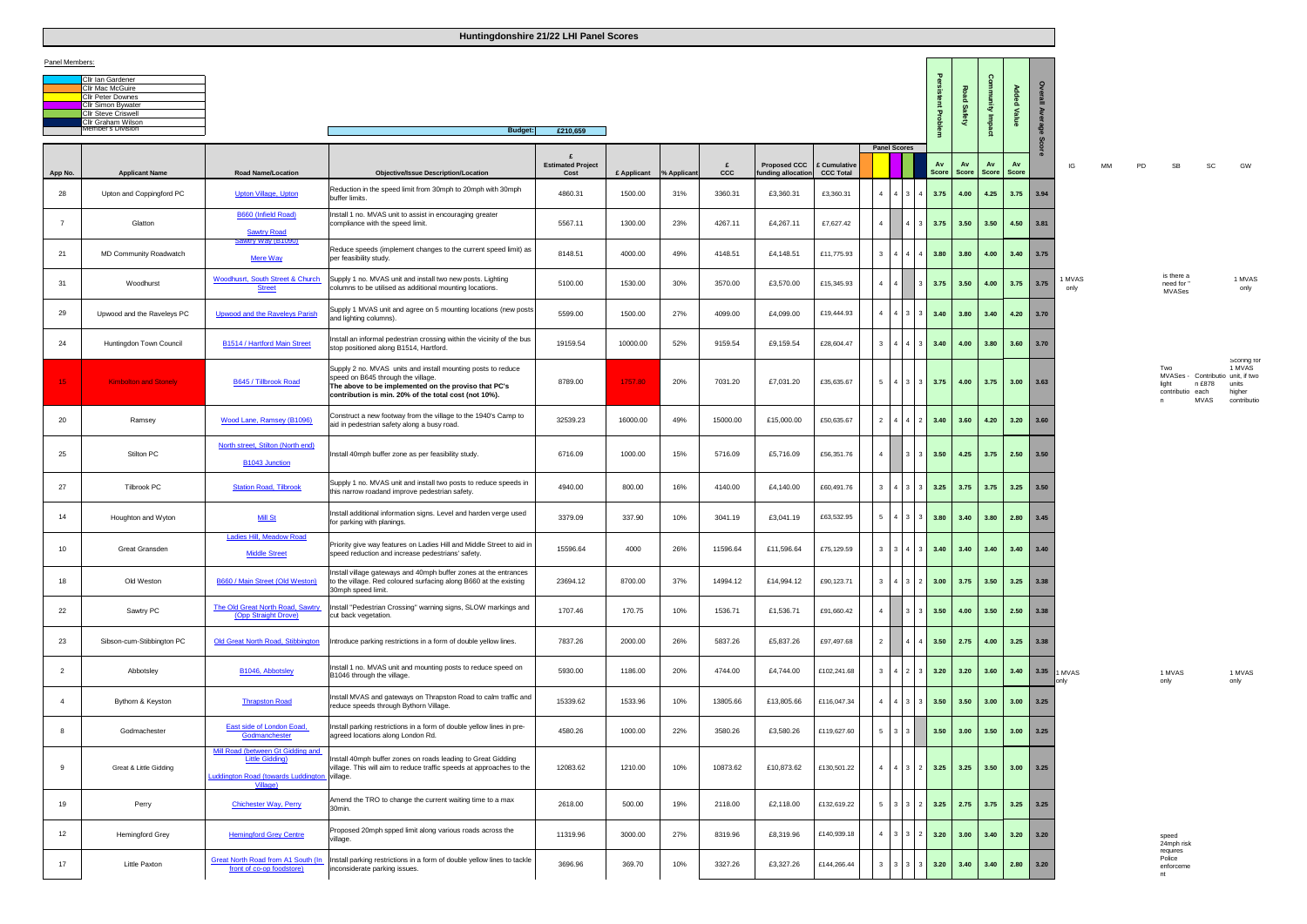|    | Bluntisham              | <b>Colne Road, Bluntisham</b>                                                | Improve existing pedestrian Zebra crossing at Colne Road by<br>making it more conspicuous.                                                                                                                                                                                                                                            | 13016.71    | 3016.71    | 23% | 10000.00    | £10,000.00  | £154,266.44 | $\overline{2}$         |                       | 3.00                  | 3.50 | 3.25 | 2.75         |                                                   | Highways<br>$3.13$ to refresh<br>white lines |                |                | Scoring on<br>new<br>railings<br>and LED                                        |
|----|-------------------------|------------------------------------------------------------------------------|---------------------------------------------------------------------------------------------------------------------------------------------------------------------------------------------------------------------------------------------------------------------------------------------------------------------------------------|-------------|------------|-----|-------------|-------------|-------------|------------------------|-----------------------|-----------------------|------|------|--------------|---------------------------------------------------|----------------------------------------------|----------------|----------------|---------------------------------------------------------------------------------|
| 11 | <b>Great Paxton</b>     | B1043 from Harley Ind Estate, Paxton<br><b>Hill to High St, Great Paxton</b> | Install 40mph buffer zones on the approach to village from Harley<br>Industrial Estate, Paxton Hill to High Street to lower speeds before<br>entry to the current 30mph speed restriction.                                                                                                                                            | 8899.96     | 890.00     | 10% | 8009.96     | £8.009.96   | £162,276.40 | 5                      | $3 \times 3 \times 4$ | 3.40                  | 3.20 | 3.00 |              | $2.60$ 3.05                                       |                                              |                |                |                                                                                 |
|    | Fenstanton              | 8 - 30 Chequer Street, Fenstanton                                            | To install new hard surface (to act as parking bays) and knee high<br>fence segregating the latter from the footpath.<br>PC's contribution insufficient. No confirmation/ clarification<br>received to date.                                                                                                                          | 29790.07    | 5000.00    | 17% | 15000.00    | £15,000.00  | £177,276.40 | $\mathbf{R}$           | $3 \mid 4$            | 3.00                  | 3.00 | 2.75 |              | $3.25$ 3.00                                       |                                              |                |                |                                                                                 |
| 16 | Leighton Bromswold      | Sheep St / Staunch Hill                                                      | Supply 1 no. MVAS unit and install mounting posts to reduce<br>speed on Sheep St and Staunch Hill entry point to reduce speads<br>and improve pedestrians' safety.                                                                                                                                                                    | 5500.00     | 785.00     | 14% | 4715.00     | £4,715.00   | £181,991.40 | - 3                    |                       | $4 \t 2 \t 3 \t 3.00$ | 3.00 | 3.00 | 3.00         | 13.00                                             |                                              | 1 MVAS<br>only | 1 MVAS<br>only | 1 MVAS<br>only                                                                  |
|    | Abbots Ripton           | <b>B1090 and C115</b>                                                        | Existing verge widening (to be used in abcence of footpath) to link<br>Home Farm Close with school, shop and church.                                                                                                                                                                                                                  | 10321.43    | 1032.14    | 10% | 9289.29     | £9,289.29   | £191,280.69 | $\boldsymbol{\Lambda}$ | 212                   | $2.50$                | 3.50 | 3.00 | $2.25$ 2.81  |                                                   |                                              |                |                |                                                                                 |
|    | <b>Elton</b>            | <b>B671 "Overend" Elton</b>                                                  | Initial proposal was for a pedestrian crossing point between Black<br>Horse PH car park and the centre of the village. Installation of a<br>table top. Scoring was based on a table top only.<br>Revised proposal submitted after panel meeting took place<br>(due to insufficient PC's contribution): construct a road<br>narrowing. | 25000.00    | 5299.67    | 21% | 15000.00    | £15,000.00  | £206,280.69 | 3 <sup>1</sup>         |                       | $2 \t2 \t2.50$        | 2.75 | 2.75 | 2.25         | $\vert$ 2.56                                      | Table top<br>lonly                           |                |                | would be<br>more<br>acceptable<br>if just table<br>top to calm<br>speed<br>donw |
| 13 | Hilton                  | <b>B1040 through Hilton</b>                                                  | 24 hour weight limit TRO to improve safety, reduce noise and<br>pollution, and to prevent further damage from HGVs travelling<br>through narrow roads within the village.                                                                                                                                                             | 10599.33    | 5299.67    | 50% | 5299.66     | £5,299.66   | £211,580.35 | -5                     | 22<br>$\overline{2}$  | 2.60                  | 1.80 | 2.60 | $2.20$ 2.30  |                                                   |                                              |                |                |                                                                                 |
| 30 | Warboys PC              | <b>Ramsey Road, Warboys</b>                                                  | Install two sections of high friction surfacing as per feasibility<br>study.                                                                                                                                                                                                                                                          | 8310.62     | 2000.00    | 24% | 6310.62     | £6,310.62   | £217,890.97 | - 5                    |                       | 2 2 2 2 2.40          | 2.40 | 2.00 | $\vert$ 2.00 | $\vert$ 2.20                                      |                                              |                |                |                                                                                 |
| 32 | Huntingdon Town Council | St Peters Road / Redwongs Junction                                           | Install and updated filter arrow to replace the existing one and<br>recalculate signal timings.                                                                                                                                                                                                                                       | 12133.07    | 4003.91    | 33% | 8129.16     | £8,129.16   | £226,020.13 | - 5                    | $2 \times 3$<br>l 2   | $2.80$                | 1.60 | 2.20 | 2.20         | $\begin{array}{ c c }\n\hline\n2.20\n\end{array}$ |                                              |                |                |                                                                                 |
|    |                         |                                                                              | <b>TOTALS</b>                                                                                                                                                                                                                                                                                                                         | £332.772.97 | £90,723.21 | 27% | £226,020.13 | £226,020.13 |             |                        |                       |                       |      |      |              |                                                   |                                              |                |                |                                                                                 |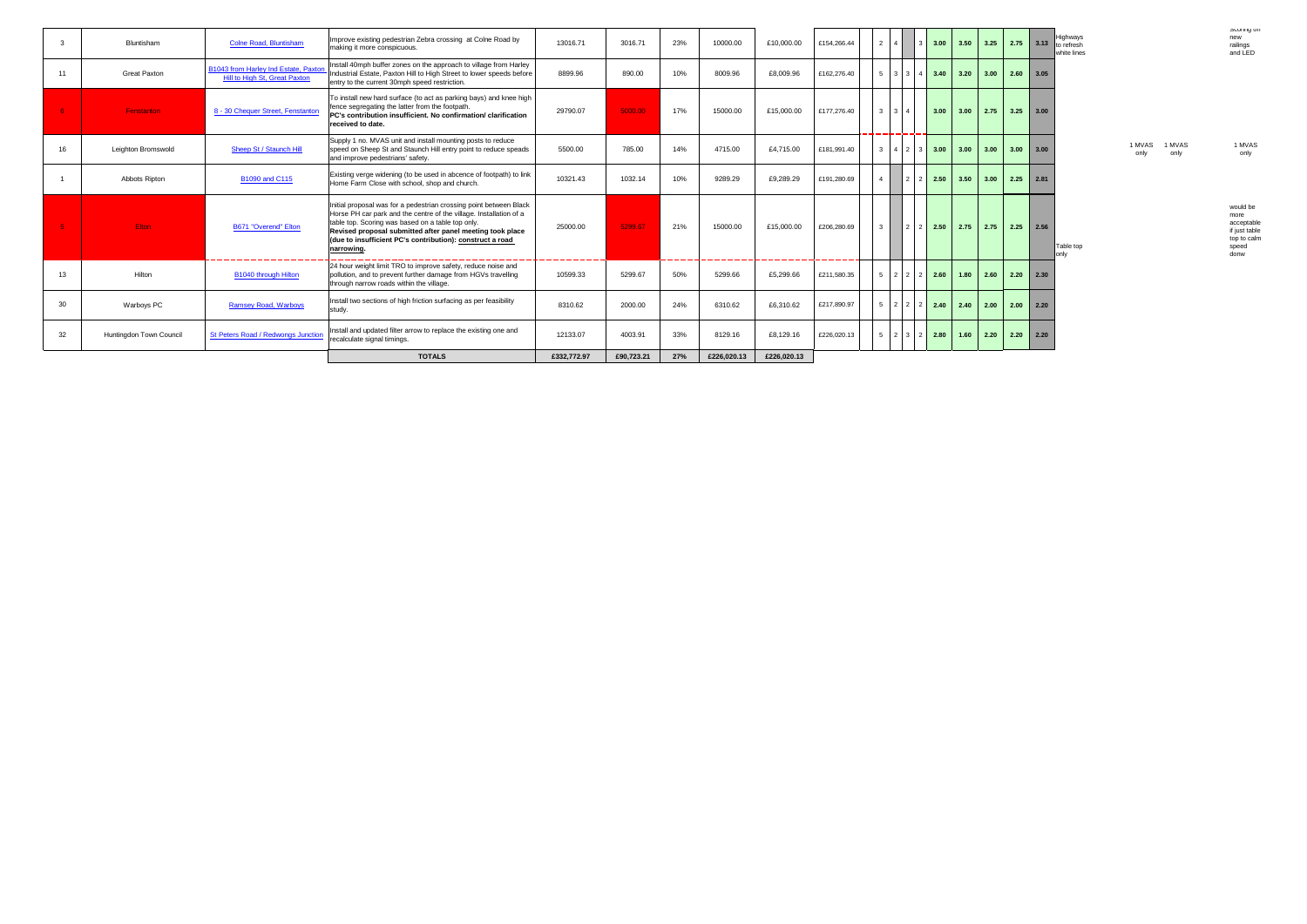|                             |                                                            |                                                                                                                                                                    |                                                                                                                                                                                                                                                                                                                                                                                                                                                              |                                 |             |                             | South Cambridgeshire 21/22 LHI Panel Scores |   |                |                                              |                           |                         |                     |                                     |          |                 |                     |                                    |                    |                |                                     |                          |                |                    |                                 |                                                     |      |
|-----------------------------|------------------------------------------------------------|--------------------------------------------------------------------------------------------------------------------------------------------------------------------|--------------------------------------------------------------------------------------------------------------------------------------------------------------------------------------------------------------------------------------------------------------------------------------------------------------------------------------------------------------------------------------------------------------------------------------------------------------|---------------------------------|-------------|-----------------------------|---------------------------------------------|---|----------------|----------------------------------------------|---------------------------|-------------------------|---------------------|-------------------------------------|----------|-----------------|---------------------|------------------------------------|--------------------|----------------|-------------------------------------|--------------------------|----------------|--------------------|---------------------------------|-----------------------------------------------------|------|
|                             | ger Hickford (RH)<br>m Wotherspoon (TW)<br>andy Smith (MS) | <b>Panel Members</b><br>David Jenkins (I<br>Henry Batchelor (HI<br>Sebastian Kindersley (SK<br>Members Divisio                                                     |                                                                                                                                                                                                                                                                                                                                                                                                                                                              | <b>Budget</b>                   |             |                             | £                                           |   | 150,480.00     |                                              |                           |                         |                     |                                     |          |                 |                     |                                    |                    |                |                                     |                          |                |                    |                                 |                                                     |      |
| <b>Applicant Name</b>       | <b>Road Name/Location</b>                                  | <b>Objective/Issue Description/Location</b>                                                                                                                        | <b>Optimum Solution</b>                                                                                                                                                                                                                                                                                                                                                                                                                                      | <b>Estimated Projec</b><br>Cost |             | £ Applicant<br>Contribution | % Applicant<br>Contribution                 |   | £<br>ccc       | <b>Proposed CCC</b><br>funding<br>allocation | £ Cumulative CCC<br>Total |                         | <b>Panel Scores</b> |                                     | Av Score |                 | <b>Panel Scores</b> |                                    | Av<br><b>Score</b> |                |                                     | <b>Panel Scores</b>      |                | Av<br><b>Score</b> | <b>Panel Scores</b>             | Av<br>Score                                         |      |
| Histon &<br>Impington       | Various - centre of village                                | Pedestrianisation - Various measures including<br>raised features / parking restrictions / cycle<br>parking.                                                       | Civils / Raised feature / Parking restrictions - High St/The Green<br>hange alignment of kerbs to narrow junction & imprint block paving<br>pattern to highlight pedestrian desire line. Brook Close use existing<br>desire line & install flat top hump 5m inset into junction. DYL waiting<br>restrictions on Home Close, disabled parking spaces and refresh lining                                                                                       |                                 | 29,595.95 £ | 14,595.95                   | 49%                                         |   | 15,000.00 £    | 15,000.00                                    |                           | 15,000.00 4             | $\overline{4}$      |                                     | 3.75     |                 | $\Delta$            | $\overline{a}$                     | 4.00               |                |                                     |                          |                | 4.25               |                                 | 4.25                                                | 4.06 |
| Babraham                    | High St                                                    | Increased safety in Babraham High Street for<br>pedestrians, cyclists and vehicles through reduced<br>vehicle speeds from traffic-calming measures.                | Raised Features / Speed Limit - Install one single & four pairs of speed<br>ushions along High Street. Single one to go next to existing give way<br>feature. Install a new 20mph zone along High Street from the existing<br>30mph limit to the pub, moving the 30mph limit out of the village to<br>where the existing cycle path ends.                                                                                                                    |                                 | 24,000.31 £ | 19,000.00                   | 79%                                         |   | 5,000.31 £     | 5,000.31                                     |                           | 20,000.31               |                     | $4 \quad 3 \quad 4 \quad 4 \quad 4$ | 3.80     |                 | 3 I                 | $3 \t 5 \t 4 \t 3.80$              |                    |                | $\vert$ 5                           | $\overline{3}$           |                | 3.80               |                                 | 4 3 3 5 4 3 80 3.80                                 |      |
| Caxton                      | Village Wide                                               | Passive speed calming in village                                                                                                                                   | Civil - Gateway features at village entry's and MVAS post.                                                                                                                                                                                                                                                                                                                                                                                                   |                                 | 12,952.59   | 3,000.00<br>£               | 23%                                         |   | 9,952.59 £     | 9,952.59                                     |                           | 29,952.90 4             |                     |                                     | 4.20     | 4 I 4           |                     | $4 \mid 4$                         | 3.60               | 4 I 5          |                                     | $\overline{4}$           |                | 3.80               | $3^{\circ}$                     | 3.40                                                | 3.75 |
| Whaddon                     | Whaddon Gap - Just past<br>Barracks entrance               | The aim is to reduce the potential for accidents and<br>improve the feeling of safety; at present, making<br>right turns on this section of road feels very risky. | Speed Limit / Civils - Installation of new 40mph limit and 2 no central<br>slands.                                                                                                                                                                                                                                                                                                                                                                           |                                 | 29,205.00   | 16,000.00                   | 55%                                         |   | 13,205.00 £    | 13,205.00                                    |                           |                         |                     | $43,157.90$ 3 4 3 4 4 4             | 3.67     | $4 \t4$         |                     | $3 \mid 4 \mid 5 \mid 5 \mid 4.17$ |                    |                | $3 \quad 2 \quad 3 \quad 3 \quad 4$ |                          |                | 3.17               |                                 | $4$ 3 3 5 5 4 4.00 3.75                             |      |
| <b>Barton</b>               | Village Wide                                               | Road Safety / Speed reduction to include; 40mph<br>buffer zones on 4 approaches with village gates and<br>pedestrian crossing near Haslingfield Road.              | Speed limit - Additional lining/soft traffic calming in the 50mph limit<br>area south of Barton. 40mph buffer zone on Haslingfield Rd.<br>omberton Road existing derestricted length sub 600m so infill whole<br>ength to 40mph. Dragons teeth and roundels on Wimpole Rd,<br>Haslingfield Rd, Comberton Rd approaches to Barton. New pedestrian<br>rossing for access to recreation ground on Wimpole Road by<br>extending footway on Haslingfield Rd south | $24,635.38$ £                   |             | 9,635.38                    | 39%                                         |   | 15,000.00 £    | 15,000.00                                    |                           | 58,157.90               |                     | $5 \mid 3 \mid 4 \mid 4 \mid 3$     | 3.80     |                 |                     | $5 \t2 \t4 \t5 \t4 \t4.00$         |                    |                | 4 2 4 4 3 3.40                      |                          |                |                    |                                 | $3 \mid 3 \mid 4 \mid 4 \mid 4 \mid 3.60 \mid 3.70$ |      |
| Cottenham                   | Oakington Road                                             | Relocate existing speed limits and highway features<br>due to a new development being installed in the<br>village making current locations obsolete.               | Civils / Speed Limit - Introduce a 40 mph buffer combined with a<br>hicane feature, with 500mm drainage channel. Install 2 No new MVAS<br>sockets, remark the 30mph roundel plus red surfacing and dragons<br>eeth.                                                                                                                                                                                                                                          |                                 | 16,046.01   | 5,000.00<br>f               | 31%                                         |   | £ 11,046.01  E | 11,046.01                                    |                           | 69,203.91               | 3 <sub>5</sub>      |                                     | 3.80     |                 | 3                   | 4 3 4 3.60                         |                    |                |                                     | $\vert$ 4                |                | 3.60               | $3 \mid 4 \mid 4$               | $4 \mid 3.60 \mid 3.65$                             |      |
| Newton                      | Various - centre of village                                | Road safety and anti social parking                                                                                                                                | Parking restrictions - Double yellow lines to prevent vehicles parking<br>too close to 5 way junction in centre of village and limiting visibility.                                                                                                                                                                                                                                                                                                          |                                 | 6,229.89 £  | 625.00                      | 10%                                         |   | 5,604.89 £     | 5,604.89                                     |                           | 74,808.80               | $4 \mid 4$          | $4 \mid 3$                          | 3.75     |                 | 4                   |                                    | $5 \t2 \t3.50$     |                | 4 3                                 | $\overline{5}$           |                | 3.50               | $4 \mid 4 \mid$                 | $3 \mid 3.75 \mid 3.63$                             |      |
| Grantchester                | Grantchester Road                                          | Speed reduction and road safety                                                                                                                                    | Civils / Parking restrictions - Install a new give way feature around 20<br>metres west of farm access. Install double yellow lines on northern side<br>of Grantchester Road from lay-by to point where it meets existing on<br>southern side. Move 30mph east by around 20m. Install dragons teeth<br>and 30mph roundel at new 30mph location, along with a village<br>gateway feature on the inbound lane (in the verge).                                  |                                 | 18,696.26 £ | 5,000.00                    | 27%                                         | £ | 13,696.26 £    | 13,696.26                                    |                           | 88,505.06 3             |                     | $3 \mid 3 \mid 5 \mid 3 \mid$       | 3.40     | $4 \mid$        |                     | $3 \mid 5 \mid 3 \mid 3 \mid 3.60$ |                    | $4 \mid$       |                                     |                          |                | 3 5 5 2 3.80 3     |                                 | 3 5 3 4 3.60 3.60                                   |      |
| Graveley                    | Offord Road                                                | Speed reduction and road safety                                                                                                                                    | Speed limit - Install a new 40mph buffer zone on top of existing 30mph<br>speed limit on Offord Road. To accompany the buffer zone, install<br>chevrons on the right hand bend to highlight it should be navigated at<br>slow speed. Install a 'SLOW' road marking at existing warning sign and<br>dragon's teeth and roundels at the 30/40 terminal signs.                                                                                                  |                                 | 7,261.06 £  | 1,750.00                    | 24%                                         |   | 5,511.06 £     | $5,511.06 \text{ } \text{f}$                 |                           | 94,016.12 4             |                     | $4 \mid 4 \mid 2 \mid$              | 3.50     | 4 <sup>1</sup>  |                     | $4 \t 4 \t 3 \t 3.75$              |                    | 4 <sup>1</sup> |                                     | - 5<br>$\overline{a}$    |                | $3.50$ 4           |                                 | $4 \mid 4 \mid 2 \mid 3.50 \mid 3.56$               |      |
| Bourn                       |                                                            | Fox Road / Gills Hill / Alms Hill Speeding within existing 30mph limit                                                                                             | Raised Features - Install two pairs of bolt down speed cushions at a<br>height of 65mm on the down hill section of Alms Hills from Caxton<br>Road. Includes patching existing road beforehand under road closure.                                                                                                                                                                                                                                            |                                 | 17,703.59 £ | 5,000.00                    | 28%                                         |   | 12,703.59 £    | 12,703.59                                    |                           | 106,719.71 4            | $4 \mid 2 \mid 4$   |                                     | 3.33     | 45              | 2 <sup>1</sup>      | 5   4                              | $2 \mid 3.67 \mid$ | $4 \quad 4$    | $2 \mid 4$                          |                          |                | 3.50               | $4 \mid 5 \mid 2 \mid 4 \mid 4$ | $3.67$ 3.54                                         |      |
| Harston                     | Station Road                                               | Speed reduction and school safety                                                                                                                                  | Signs/Lines - Installation of solar powered flashing school signs and<br>associated road markings.                                                                                                                                                                                                                                                                                                                                                           |                                 | 9,262.19    | 1,000.00                    | 11%                                         |   | 8,262.19       | 8,262.19                                     | 114,981.90                |                         |                     | $4^{\circ}$                         | 3.67     |                 | 4                   |                                    | 3.33               |                |                                     |                          |                | 4.00               |                                 | $3.00$ $3.50$                                       |      |
| Willingham<br>Green         | Village Wide                                               | Speed reduction / road safety                                                                                                                                      | Speed Limit - New 50mph in place of existing 60mph limit and<br>associated signs/lines.                                                                                                                                                                                                                                                                                                                                                                      |                                 | 8,480.54    | 849.00                      | 10%                                         |   | 7,631.54 £     | 7,631.54                                     |                           | $122,613.44$ 3 4 4 4    |                     |                                     | 3.80     | $3 \mid 4 \mid$ |                     | $4 \mid 2 \mid$                    | $5 \, 3.60$        |                | $3 \mid 4 \mid$                     | 4 2 1                    | $\overline{4}$ | 3.40               | $24442$                         | 4 3.20 3.50                                         |      |
| Wimpole                     | A603                                                       | Speed reduction / road safety                                                                                                                                      | MVAS unit and mounting posts.                                                                                                                                                                                                                                                                                                                                                                                                                                |                                 | 5,043.28 £  | 2,000.00                    | 40%                                         |   | 3,043.29 £     | 3,043.29                                     |                           | $125,656.73$ 3 5 3 4 4  |                     |                                     | 3.80     | $3 \mid 3 \mid$ |                     | $3 \mid 3 \mid 5$                  | 3.40               |                | $2 \mid 2 \mid$                     | $3 \mid 4$               |                | 3.20               | $4$   3   3   4   4             | $3.60$ $3.50$                                       |      |
| Steeple Morden Village Wide |                                                            | Speed reduction                                                                                                                                                    | Speed limit - 40mph buffer zones on 3 approaches to the village                                                                                                                                                                                                                                                                                                                                                                                              |                                 | 17,152.15 £ | 2,152.15                    | 12%                                         |   | 15,000.00 £    | 15,000.00                                    |                           | 140,656.73 3            | 5 3 3               |                                     | 3.80     | $3 \mid 5$      | 3                   | 4 <sup>1</sup>                     | 4.00               | $2 \mid 4$     |                                     | $\overline{\phantom{a}}$ |                | 3.20               | $2 \mid 3 \mid 3 \mid 2 \mid$   | $2.60$ 3.40                                         |      |
| Gamlingay                   | Mill Hill                                                  | Installation of footpath to tie into existing from<br>farm shop to Mill Hill.                                                                                      | Civils - Installation of 1.80m wide footpath between existing and farm<br>shop                                                                                                                                                                                                                                                                                                                                                                               |                                 | 78,890.02   | 63,890.02                   | 81%                                         |   | 15,000.00 £    | 15,000.00                                    |                           | 155,656.73 2            | $3 \mid 3$          |                                     | 2.75     |                 |                     | $3 \mid 2$                         | 3.25               |                |                                     |                          |                | 4.00               |                                 | 3.50 3.38                                           |      |
| Litlington                  | South St / Meeting Lane                                    | Speed reduction and increased road safety                                                                                                                          | Sign / Lines - Improvement to existing lining and signage in vicinity of<br>South St to emphasise the existing one way system.                                                                                                                                                                                                                                                                                                                               |                                 | 5,187.42 £  | 2,700.00                    | 52%                                         |   | 2,487.42 £     | 2,487.42 £                                   |                           | $158, 144.15$ 3 4 3 3 4 |                     |                                     | 3.40     | $3 \mid 4 \mid$ |                     | $3 \mid 2 \mid 5 \mid$             | 3.40               |                | $3 \mid 3 \mid 3 \mid 2$            |                          |                | 3.20               | 4 4 3 2 4                       | 3.40 3.35                                           |      |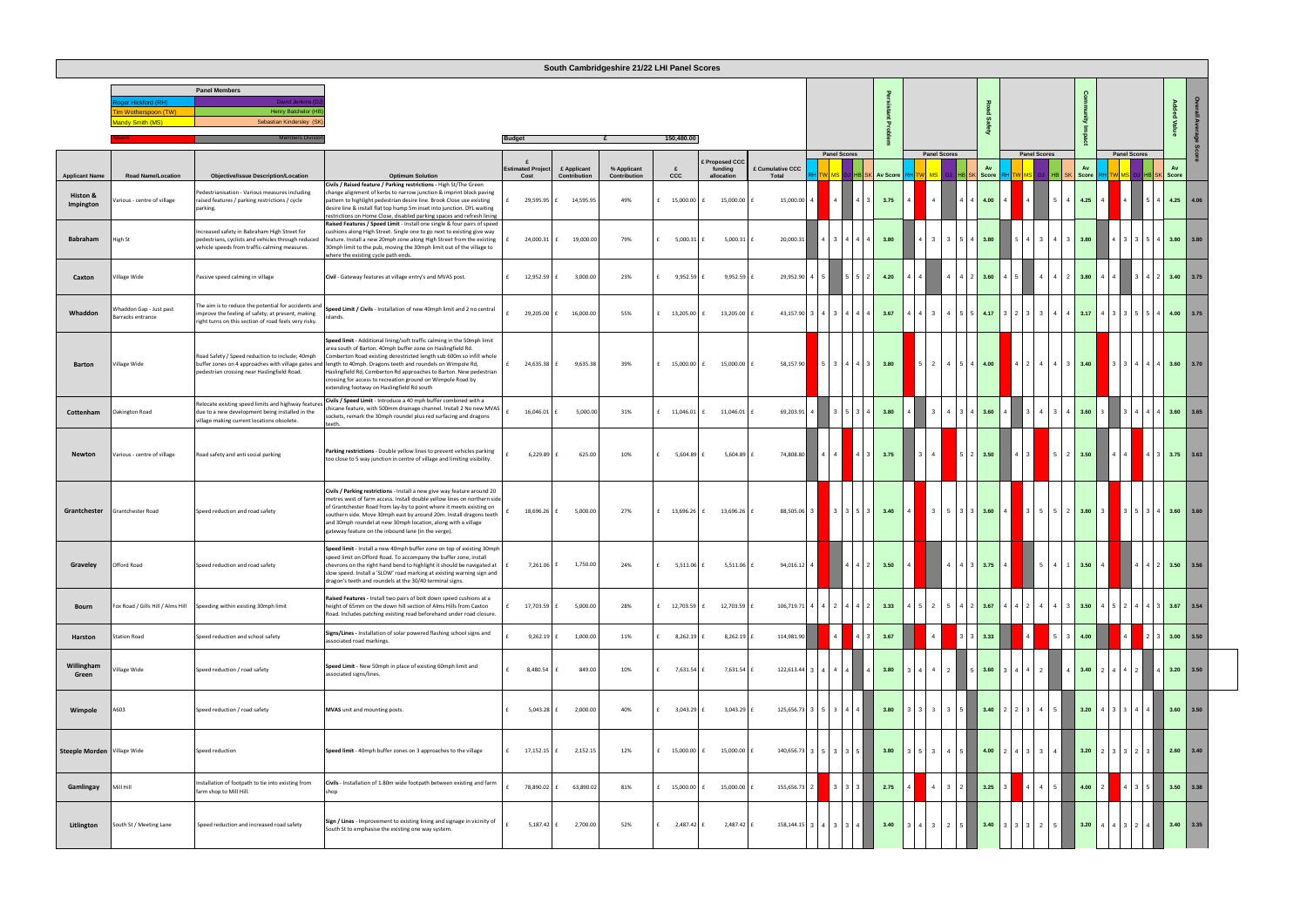| Hardwick                           | St Neots Road                           | Speed reduction and village entry feature<br>-----------------------------                                                                                                                             | Civils / Speed limit - Village entry treatment at existing 40 limit into<br>village - including central island, section of shared use path widening &<br>50mph speed limit from A1303 RAB.                                                                                                                                                                                      | 18,754.75 £<br>---------- | 6,954.75<br>-------   | 20%<br>_______ | £ 11,800.00 £     |                                | 11,800.00 £          | 169,944.15 4           | 3                       |                             | $5 \mid 2$                    | 3.50 |     | $\overline{2}$          |                 | 3.25                                           |                   |                               |                             | 3.25                                                               |                |                        | $\blacksquare$ 2 | $4 \mid 3 \mid 3.25 \mid 3.31$               |               |  |
|------------------------------------|-----------------------------------------|--------------------------------------------------------------------------------------------------------------------------------------------------------------------------------------------------------|---------------------------------------------------------------------------------------------------------------------------------------------------------------------------------------------------------------------------------------------------------------------------------------------------------------------------------------------------------------------------------|---------------------------|-----------------------|----------------|-------------------|--------------------------------|----------------------|------------------------|-------------------------|-----------------------------|-------------------------------|------|-----|-------------------------|-----------------|------------------------------------------------|-------------------|-------------------------------|-----------------------------|--------------------------------------------------------------------|----------------|------------------------|------------------|----------------------------------------------|---------------|--|
| Boxworth                           | √illage Wide                            | Persistent vehicles speeding through the village.<br>Vehicles taking shortcuts to and from the A14.                                                                                                    | <b>MVAS unit</b>                                                                                                                                                                                                                                                                                                                                                                | 3,949.92 £                | 400.00                | 10%            | E                 | 3,549.92 £                     | 3,549.92 £           | 173,494.07 4 3         |                         |                             | $5 \mid 4 \mid 3$             | 3.80 |     |                         |                 | $5 \mid 3 \mid 2 \mid 3.40 \mid 4 \mid 3 \mid$ |                   |                               | 4 4 3 3 3.60                |                                                                    |                | $1 \mid 3 \mid$        |                  | $4$ 2 2 2 2.40 3.30                          |               |  |
| Eltisley                           | Village Wide                            | Advisory weight limit signs at entrances to the<br>village to deter HGV through traffic.                                                                                                               | Signs - Advisory HGV Signs                                                                                                                                                                                                                                                                                                                                                      | 5,753.50                  | 650.00                | 11%            |                   | $5,103.50$ £                   | 5,103.50             | 178,597.57             |                         |                             |                               | 3.50 |     |                         | 5 <sup>1</sup>  | 3.50                                           |                   |                               | $5^{\circ}$                 |                                                                    | 3.75           |                        |                  |                                              | $2.25$ 3.25   |  |
| Willingham                         | Earith Road                             | Speed reduction / road safety                                                                                                                                                                          | Civils / Speed Limit - New 40mph buffer zone, relocation of existing<br>30mph limit, red countdown strips on road, and gateway treatment at<br>village entry points.                                                                                                                                                                                                            | 12,888.00 £<br>I£.        | 3,200.00              | 25%            | Ι£                | 9,688.00 £                     | 9,688.00             | 188,285.57 3           |                         |                             | 4   4   3   2                 | 3.20 |     | 4                       |                 | $4 \mid 3 \mid 3 \mid 3.40 \mid 2 \mid 3$      |                   |                               | 4 3 2 2.80                  |                                                                    |                | $4 \mid$               |                  | 3 4 4 3 3.60 3.25                            |               |  |
| Arrington                          | Village Wide                            | Solar panels for existing MVAS unit                                                                                                                                                                    | MVAS Solar Panels - These are for an existing unit received through<br>20/21 LHI process.                                                                                                                                                                                                                                                                                       | 2,357.12 £                | 250.00                | 11%            | E                 | 2,107.12 £                     |                      | $190,392.69$ 3 4 3 3 4 |                         |                             |                               | 3.40 | 414 | 3 <sup>1</sup>          | $2 \mid 5 \mid$ | 3.60                                           |                   | $3 \mid 2 \mid 3 \mid 2 \mid$ | 5                           |                                                                    | 3.00           | $2$   2   3   4   3    |                  |                                              | 2.80 3.20     |  |
| Guilden Morden Pound Green         |                                         | Improve child safety near school                                                                                                                                                                       | Civils - Dig out existing 15m x 1.5m area outside the school and<br>construct a new footway using existing kerbs. Dig out 21m x 1.5m area<br>of verge outside No. 26 Pound Green, and construct new footway using<br>existing kerbs.                                                                                                                                            | 11,226.39 £               | 2,700.00              | 24%            | Ι£                | 8,526.39 £                     | 8,526.39             | 198,919.08 4           | $\overline{\mathbf{3}}$ |                             |                               | 3.25 |     | 3                       | 3               | 3.00                                           |                   | $\vert$ 3                     | $\overline{2}$              |                                                                    | 3.00           |                        | $3 \mid 2$       |                                              | $3.25$ $3.13$ |  |
| Ickleton                           | Coploe Road                             | Speed reduction and increased road safety                                                                                                                                                              | Speed limit - 40mph buffer zone, new bend warning signs and<br>associated road markings.                                                                                                                                                                                                                                                                                        | 7,563.42 £                | 1,500.00              | 20%            | Ι£                | $6,063.42 \text{ } \text{ }$ £ | $6,063.42 \text{ f}$ | 204,982.50 3           | $\overline{\mathbf{3}}$ |                             | $3 \mid 2$                    | 2.75 |     | $\overline{\mathbf{3}}$ | 4 3             | 3.25                                           | $\mathsf{I}$ 3    | $\vert$ 3                     |                             | $5 \t2 \t3.25$                                                     | 4              |                        | 3 <sup>1</sup>   | $4 \quad 2 \quad 3.25 \quad 3.13$            |               |  |
| Great Abington Village Wide        |                                         | Speed reduction and road safety                                                                                                                                                                        | Speed limit - 40mph buffer on Linton Road and flashing school signs on<br>Linton Rd and High Street                                                                                                                                                                                                                                                                             | f<br>14,376.38 £          | 2,500.00              | 17%            | f 11,876.38 f     |                                | 11,876.38 £          | 216,858.88 3           |                         | $3 \mid 3 \mid$             |                               | 3.00 |     | $\overline{2}$          | $\overline{4}$  | 3.25                                           |                   | $\overline{2}$                | $\overline{4}$              | $3 \mid 3.25$                                                      |                |                        | 23               |                                              | $3$ 2.75 3.06 |  |
| <b>West Wratting</b> Village Wide  |                                         | Speed reduction / road safety / traffic calming                                                                                                                                                        | Civils - Buffer zones / priority feature / signing + lining                                                                                                                                                                                                                                                                                                                     | 14,686.06 £<br>f          | 1,500.00              | 10%            | f 13,186.06 f     |                                | 13,186.06 £          | 230,044.94 3 4 3 4     |                         |                             | $\blacksquare$                | 3.20 | 314 | $\overline{\mathbf{3}}$ | 4               | 3.20                                           | $3 \mid 5 \mid 3$ |                               | $\mathbf{3}$                | $\begin{array}{ c c c c c } \hline 2 & 3.20 \\ \hline \end{array}$ |                | 4 1 3 3 1              |                  |                                              | 2 2.60 3.05   |  |
| Foxton                             | owlmere / Barrington /<br>Shepreth Road | Speed calming / road safety                                                                                                                                                                            | Speed limit / civils - Installation of gateway features, signs / lines and<br>40 buffer zones.                                                                                                                                                                                                                                                                                  | 13,263.49 £               | 4,000.00              | 30%            |                   | $9,263.49$ £                   | 9,263.49             | 239,308.43 4           | $\overline{2}$          |                             | 4   2                         | 3.20 |     | $\overline{2}$          | $3^{\circ}$     | 3.00                                           |                   | $\overline{2}$                |                             | $2 \mid 3.00$                                                      |                |                        | $2 \mid 3$       |                                              | $3.00$ $3.05$ |  |
| Great Wilbraham Church Street      |                                         | Speed calming                                                                                                                                                                                          | Raised features - Install one advisory 20mph from existing School<br>Warning Sign on The Lanes to existing Playground Warning Sign at the<br>junction of Church Close. Install 5 sets of speed cushions to help<br>enforce the advisory speed limit. Install passive traffic calming on The<br>Lanes due to road widths and houses in close vicinity.                           | f                         | 23,603.01 £ 10,000.00 | 42%            | $f = 13,603.01$ f |                                | 13,603.01 £          | 252,911.44 4           |                         |                             | $3 \mid 3 \mid 3 \mid 2 \mid$ | 3.00 |     | $\overline{2}$          |                 | $4 \t 4 \t 2 \t 3.00$                          | $\overline{4}$    | $\vert$ 2                     | $3 \t3 \t2 \t2.80$          |                                                                    | 4 <sup>1</sup> |                        |                  | $3$ 3 4 2 3.20 3.00                          |               |  |
| Girton                             | Cambridge Road                          | There is currently a lack of a safe pedestrian<br>crossing on Girton Road near to the co-op.                                                                                                           | Civils / Parking restrictions - DYL parking restrictions at junction<br>Weavers Field opposite the Co-Op. Install a 2.4m Informal crossing<br>south of Weavers Field clear of bridge joint. Create a 2.4m wide<br>informal crossing at the raised table at the junction between Girton Rd<br>and Pepy's Way. Both crossings to have tactile paving to clearly<br>dicate crossin | 11,079.93 £               | 1,108.00              | 10%            |                   | 9,971.93 £                     | 9,971.93             | 262,883.37 4           | 3 <sup>1</sup>          |                             | $4 \mid 2 \mid$               | 3.40 |     | $\overline{2}$          |                 | $3 \t 4 \t 2 \t 3.00$                          | $\blacksquare$    | 3                             | $2 \mid 3 \mid 3 \mid 3.00$ |                                                                    | <sup>2</sup>   |                        |                  | 2 2 2 3 2.20 2.90                            |               |  |
| <b>Dry Drayton</b>                 | Oak Crescent                            | Anti-social and unsafe parking damaging existing<br>highway verge. Creation of parking spaces and use<br>of parking restrictions to prevent current parking<br>issues in area.                         | Civils - Create a layby near bus stop adjacent to footway. Realign HB2<br>kerbs to edge of existing footway and taper in/out. At eastern extent<br>asphalt 2.5m offset from edge line to create similar construction to<br>layby to allow vehicles to park parallel - this avoids tree root issues.                                                                             | 18,607.93 £               | 3,607.93              | 19%            | £ 15,000.00 £     |                                | 15,000.00 £          | 277,883.37 4           |                         |                             | $2 \mid 3 \mid 4 \mid 2 \mid$ | 3.00 |     | $\overline{2}$          |                 | $2 \t 4 \t 3 \t 3.20$                          | $\overline{4}$    | $\vert$ 2                     | $3 \t 4 \t 1 \t 2.80$       |                                                                    | - 3 I          |                        |                  | 2 3 3 2 2.60 2.90                            |               |  |
| <b>Orchard Park</b>                | Various within parish area              | General road safety issues including<br>inconsiderate/illegal parking near junctions, traffic<br>calming, and speed limit change                                                                       | Speed limit / Parking restrictions - 20mph zone throughout area. Zone<br>entry signs, 20 roundel road markings on asphalt surface and repeater<br>signs on existing street furniture. Parking restrictions to improve<br>pedestrian crossing safety & visibility at various junctions.                                                                                          | 11,451.39 £               | 1,156.14              | 10%            | £                 | 10,306.25 £                    | 10,306.25 f          | 288,189.62 3 5 3       |                         |                             | 5                             | 3.40 | 2 3 | 3 <sup>1</sup>          |                 | $3 \t1 \t2.40$                                 | $2 \mid 5 \mid 3$ |                               |                             | 4 3 3.40                                                           |                | $1 \mid 4 \mid 3 \mid$ |                  | 2 2 2 2.40 2.90                              |               |  |
| Great Shelford High St / Church St |                                         | Traffic calming required in 20mph zone due to poor<br>compliance particularly on Church St and the High<br>Street. High traffic flows at peak times cause<br>difficulties for pedestrians and cyclist. | Raised Features . Parking restrictions - Installation of raised features<br>bolt down speed cushions) at regular intervals to reduce speed of<br>vehicles. Due to on street parking this would require some extension to<br>parking restrictions to allow clear gaps. It is also likely to require a<br>atch on Church St due to existing carriageway condition.                | 21,529.20 £<br>£          | 6,590.20              | 30%            | f                 | 15,000.00 £                    | 15,000.00 f          | 303,189.62             |                         | $3 \quad 3 \quad 4 \quad 1$ |                               | 2.75 |     | $\overline{4}$          | $4 \mid 4$      | $1 \t3.25$                                     |                   | $\mathbf{3}$                  | $3 \t3 \t3 \t3.00$          |                                                                    |                |                        |                  | $3 \mid 2 \mid 3 \mid 2 \mid 2.50 \mid 2.88$ |               |  |
| Swavesey                           | Village Wide                            | Speed reduction                                                                                                                                                                                        | MVAS unit x 2                                                                                                                                                                                                                                                                                                                                                                   | 6,809.92                  | 700.00                | 10%            |                   | $6,109.92 \text{ f}$           | 6,109.92             | 309,299.54             |                         |                             | $3 \mid 4 \mid 2$             | 3.00 |     |                         | $\mathbf{3}$    | 3.20                                           |                   |                               | $2^{\circ}$                 | $2 \mid 3.00 \mid$                                                 |                | $\overline{2}$         | $2 \mid 2$       |                                              | $1.80$ 2.75   |  |
| Fulbourn                           | Teversham Road                          | Speed calming / road safety                                                                                                                                                                            | Raised Features - Installation of raised features (speed cushions) at<br>regular intervals to reduce speed of vehicles.                                                                                                                                                                                                                                                         | 21,131.21 £               | 7,500.00              | 35%            | £ 13,631.21 £     |                                | 13,631.21 f          | 322,930.75 3           |                         |                             |                               | 2.20 |     | 2                       |                 | 3.00                                           |                   |                               |                             |                                                                    | 2.60           |                        |                  |                                              | $2.80$ 2.65   |  |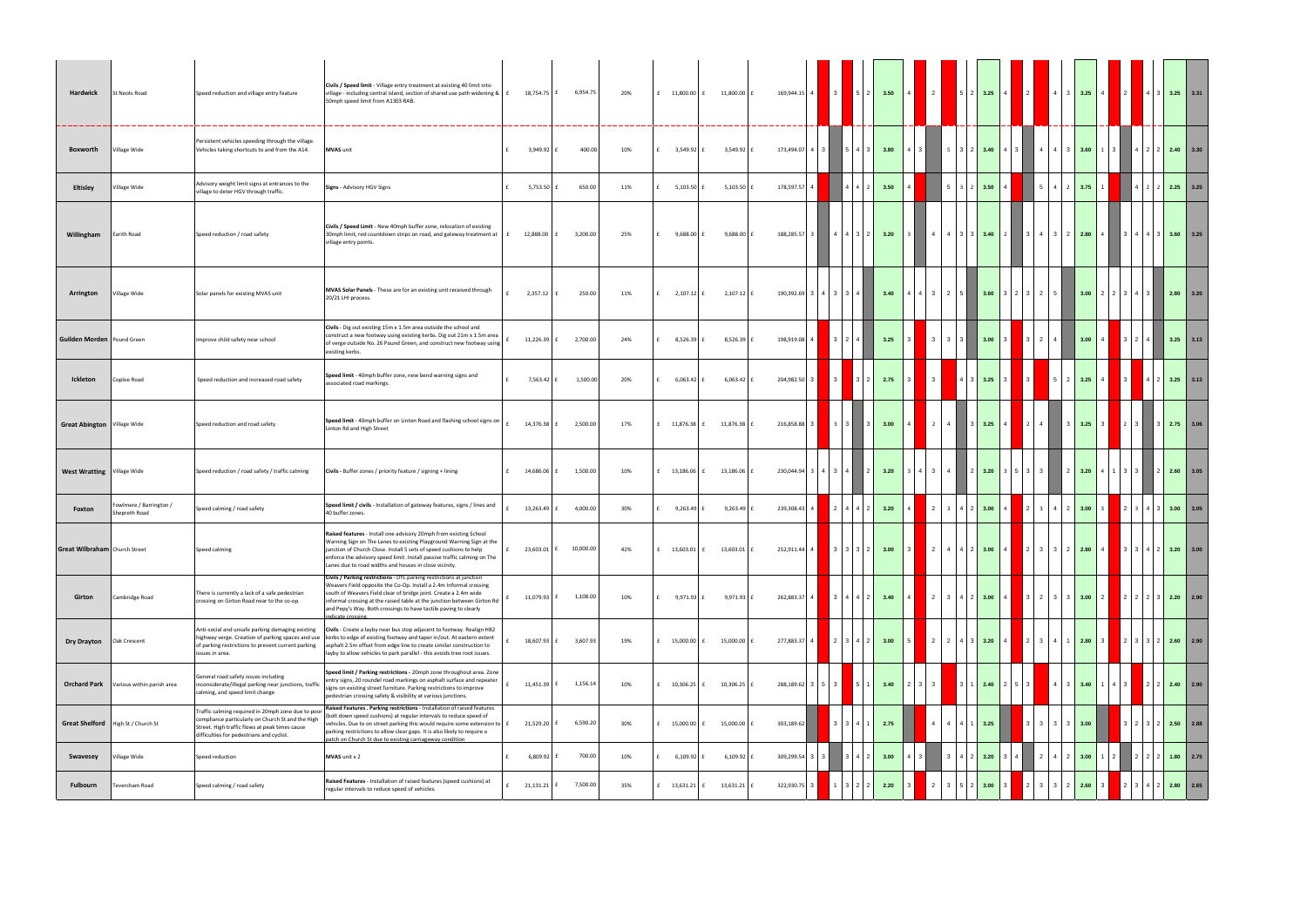| Little Abington Newmarket Road |                                                                                                                      | Anti social parking by cars and HGVs                                                                                                                 | Parking restrictions - Install double yellow lines northwest side for a<br>distance of 150-200m and install double yellow lines southeast side<br>from roundabout to garage exit and then from exit in a southerly<br>direction for 150-200m.                                                                          | 3,997.37 £                | 1,750.00 | 44% | f                   | 2,247.37 £<br>2,247.37 £         | $325,178.12$ 2 4 3 3              |                   |              | 3                          | 3.00             | $2 \quad 1 \quad 3$    | 3 <sup>1</sup>                 |            | $3 \mid 2.40$              | $2 \mid 1 \mid 3 \mid 3 \mid$ |                      | $\vert 3 \vert$              | 2.40 |                         | $4 \mid 2 \mid 3 \mid 2 \mid$                              | $3 \mid 2.80 \mid 2.65$ |      |
|--------------------------------|----------------------------------------------------------------------------------------------------------------------|------------------------------------------------------------------------------------------------------------------------------------------------------|------------------------------------------------------------------------------------------------------------------------------------------------------------------------------------------------------------------------------------------------------------------------------------------------------------------------|---------------------------|----------|-----|---------------------|----------------------------------|-----------------------------------|-------------------|--------------|----------------------------|------------------|------------------------|--------------------------------|------------|----------------------------|-------------------------------|----------------------|------------------------------|------|-------------------------|------------------------------------------------------------|-------------------------|------|
| Pampisford                     | Brewery Rd / Town Lane                                                                                               | Footpath Maintenance                                                                                                                                 | Civils - Resurface existing footway's starting with the worst location<br>and proceeding until budget is spent. The pricing will be based around<br>PC contribution and maximum CCC contribution. The works will be a<br>40mm plane and inlay.                                                                         | 19,726.95 £               | 4,726.95 | 24% |                     | 15,000.00 £<br>15,000.00         | 340,178.12                        | $3 \mid 3 \mid 3$ |              | $3 \mid 2 \mid$            | 2.80             | $3 \mid 3$             |                                | 211        | $2.40$                     | $\mathbf{R}$                  | $3 \mid 3$           | $4 \mid 2$                   | 3.00 | $\overline{\mathbf{z}}$ | $\overline{3}$                                             | $2.40$ 2.65             |      |
| <b>Bar Hill</b>                | Various                                                                                                              | Existing footways to major village amenities are in<br>state of disrepair. These are well used by young and<br>elderly users presenting trip hazards | Civils - Break out and inlay new footway surface using existing subbase.<br>Regrade sub-base and inlay with footway only construction.                                                                                                                                                                                 | 15,837.23 £               | 1,583.73 | 10% | £ $14,253.50$ £     | 14,253.50 £                      | $354,431.62$ 3 3 3 4 3 4          |                   |              |                            | 2.83             | $3 \quad 3 \quad 0$    |                                | 4 3 1 2.33 |                            |                               |                      | $3$   2   2   4   3   2      | 2.67 |                         | 3 4 3 4 1                                                  | $2.67$ 2.63             |      |
| Teversham                      | Airport Way                                                                                                          | Speed reduction                                                                                                                                      | Speed limit - Move existing 40mph speed limit to the northern side of<br>traffic island. Reduce the speed limit on Airport Way from the existing<br>derestricted limit to tie into the current 50mph limit along Newmarket<br>Road. Install new painted roundels on carriageway to highlight change<br>in speed limit. | 5,553.98 £                | 555.40   | 10% | £ 4,998.58 £        | 4,998.58 £                       | $359,430.20$ 3 2 3 3 4 3 4 3 3 00 |                   |              |                            |                  | 2 2 3 2 5 2 267        |                                |            |                            |                               |                      | 3   1   3   2   5   2   2.67 |      |                         | $1 \mid 1 \mid 3 \mid 2 \mid 2 \mid 2 \mid 1.83 \mid 2.54$ |                         |      |
| Meldreth                       | <b>Whitecroft Road</b>                                                                                               | Speed reduction and highway safety                                                                                                                   | Civils - Install a new give way feature on Whitecroft Road with a speed<br>cushion in the other lane.                                                                                                                                                                                                                  | 16,779.88 £               | 1,779.88 | 11% |                     | $E = 15,000.00$ £<br>15,000.00 £ | 374,430.20 2 3 2                  |                   |              | $3 \mid 2 \mid$            | 2.40             | $2 \mid 3 \mid 1$      |                                |            | $5$   2   2.60   2   3   2 |                               |                      | $3 \mid 1$                   |      | $2.20$ $2$ $2$ $1$      |                                                            | $2.00$ 2.30             |      |
| Whittlesford                   | Moorfield Road                                                                                                       | currently required to walk on verge or cross<br>Moorefield Road twice in areas with minimal                                                          | Road safety and pedestrian access - pedestrians are <b>Civils - I</b> nstallation of new section of footpath to connect two<br>developments. Adjust section to north as very narrow. Service covers<br>need adjusting. Cabinet will form a pinch point. Protect tree roots with                                        | 17,105.53 £               | 2,105.53 | 12% |                     | 15,000.00 £<br>15,000.00 £       | 389,430.20 2 3 2 3 3 2            |                   |              |                            | 2.50             | $3 \mid 5 \mid 2 \mid$ |                                | 2 3 1 2.67 |                            | $\sqrt{2}$                    | 2<br>$2 \mid 2 \mid$ |                              | 2.00 |                         | $2 \mid 2$                                                 | 1.83                    | 2.25 |
| Linton                         | /illage wide including High<br>Street, Symonds Lane, Back Rd,<br>Balsham Rd, Chalk lands,<br>seheath Rd. Bartlow Rd. | epainting of existing DYL's to allow proper<br>inforcement & preventing unsafe parking close to<br>unctions etc.                                     | Parking restrictions - Carry out new works at the following locations:<br>ymond's Lane/High Street, Meadow Lane, The Grip, Church<br>Lane/Infants School, High Street/Cathadeon entrance.<br>arry out revisions at the following locations: Balsham Road/High                                                          | 18,139.98 £               | 3,139.98 | 17% | $E = 15,000.00$ $E$ | 15,000.00                        | 404,430.20                        |                   | $\mathbf{3}$ |                            | 2.33             |                        | $\overline{2}$                 |            | 2.00                       |                               |                      |                              | 2.33 |                         |                                                            | 2.00                    | 2.17 |
| <b>Madingley</b>               | High St / Cambridge Rd                                                                                               | Speeding and pedestrian safety improvements.                                                                                                         | Raised features - Install further traffic calming of route to reduce traffic<br>speeds, this will require additional lighting installation as these<br>features need to be illuminated. 2 sets of speeds cushions and 2 street<br>ghting columns allowed for in costs.                                                 | 18,941.90 £               | 3,941.90 | 21% |                     | 15,000.00 £<br>15,000.00         | 419,430.20 2 3 2                  |                   |              |                            | 2.20             | $2 \mid 2$             |                                |            | $2.00$                     |                               | $2 \mid 2$           |                              | 2.00 | $\overline{2}$          |                                                            | 2.20                    | 2.10 |
| Stow Cum Quy Stow Road         |                                                                                                                      | Bus Stop markings and resurfacing                                                                                                                    | Civils / Lining - Resurface the existing Bus Stop lay-by to 110mm depth,<br>which will improve its life span. Once the patch is completed then paint £<br>on yellow "BUS STOP" marking.                                                                                                                                | 8,993.39 £                | 899.34   | 10% | f                   | 8,094.05 £<br>8,094.05 £         | 427,524.25 3 2                    |                   |              | $3 \overline{2}$           | 2.00             |                        | $\overline{1}$<br>$\mathbf{3}$ |            | $1 \ 3 \ 2.83$             | $2 \mid 1$<br>$\sqrt{2}$      |                      |                              | 1.50 | $\vert 3 \vert$         | 1   1                                                      | 1.67                    | 2.00 |
| <b>Shudy Camps</b>             | Haverhill Road, Nosterfield End New footway                                                                          |                                                                                                                                                      | Civils - New section of hardstanding near village post box                                                                                                                                                                                                                                                             | 7,209.22 £                | 721.00   | 10% |                     | 6,488.22 £<br>$6,488.22$ £       | 434,012.47 2 1 1 2                |                   |              | $\overline{\phantom{a}}$ 0 | 1.20             | $2111111$              |                                |            | $0 \quad 1.00$             | $2 \mid 3 \mid 1 \mid 2 \mid$ |                      | $\Box$ 0                     | 1.60 |                         | $1 \quad 2 \quad 1 \quad 2 \quad 1$                        | $0$ 1.20 1.25           |      |
| Sawston                        | Mill Lane                                                                                                            | Parking issues at junction of Mill Lane and High<br>Street.                                                                                          | Civils - Provide improved 2.0m wide uncontrolled crossing marked with<br>dropped kerbs and tactile paving. Raise kerbs on southern side to deter<br>vehicles mounting footway. Add bollards to junction to further deter<br>parking                                                                                    | 9,096.43 £                | 909.45   | 10% | f                   | 8,186.78 £<br>8,186.78 £         | 442,199.25                        |                   |              |                            | $ 0 0 0 00$ 0.00 |                        |                                |            |                            |                               |                      | 0 0 0 0 0 0 0 0 0 0          |      |                         | $ 0 0 0 0 0 $ 0.00 0.00                                    |                         |      |
|                                |                                                                                                                      |                                                                                                                                                      |                                                                                                                                                                                                                                                                                                                        | £ 670,755.12 £ 228,627.68 |          |     |                     | £ 442,199.25 £ 442,199.25        |                                   |                   |              |                            |                  |                        |                                |            |                            |                               |                      |                              |      |                         |                                                            |                         |      |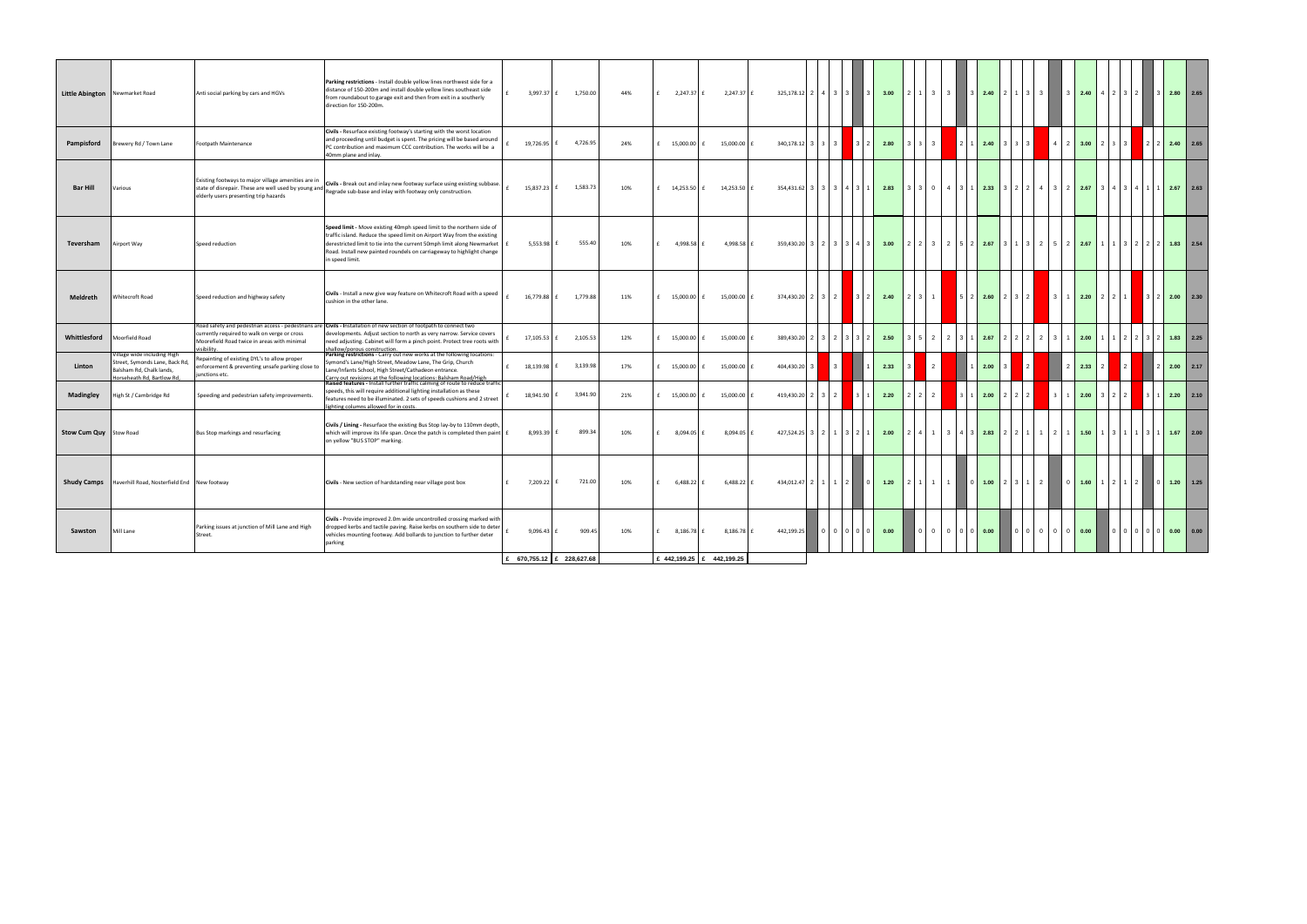|                                   |                                                                  |                                                                                                           |                                                                                                                                                                                                                                                                                                                                     |                                  |                             |                             | <b>Cambridge City 21/22 LHI Panel Scores</b> |                                      |                           |                              |                             |                 |                          |                                                         |                    |                                             |                                              |                 |                |                          |                                                         |      |
|-----------------------------------|------------------------------------------------------------------|-----------------------------------------------------------------------------------------------------------|-------------------------------------------------------------------------------------------------------------------------------------------------------------------------------------------------------------------------------------------------------------------------------------------------------------------------------------|----------------------------------|-----------------------------|-----------------------------|----------------------------------------------|--------------------------------------|---------------------------|------------------------------|-----------------------------|-----------------|--------------------------|---------------------------------------------------------|--------------------|---------------------------------------------|----------------------------------------------|-----------------|----------------|--------------------------|---------------------------------------------------------|------|
|                                   | nanda Tavlor (AT)<br>n Manning (IM)<br><b>by Nethsingha (LN)</b> | <b>Panel Members</b><br>ida Jones (L.<br>Iisa Meschini (EM)<br>locelynne Scutt (JC)<br>Noel Kavanagh (NK) |                                                                                                                                                                                                                                                                                                                                     | <b>Budget</b>                    |                             |                             |                                              |                                      |                           |                              |                             |                 |                          |                                                         |                    |                                             |                                              |                 |                |                          |                                                         |      |
|                                   |                                                                  |                                                                                                           |                                                                                                                                                                                                                                                                                                                                     |                                  |                             |                             | 170,468.00                                   |                                      |                           |                              | <b>Panel Scores</b>         |                 |                          | <b>Panel Scores</b>                                     |                    |                                             | <b>Panel Scores</b>                          |                 |                | <b>Panel Scores</b>      |                                                         |      |
| <b>Applicant Name</b>             | <b>Road Name/Location</b>                                        | <b>Objective/Issue Description/Location</b>                                                               | <b>Optimum Solution</b>                                                                                                                                                                                                                                                                                                             | <b>Estimated Project</b><br>Cost | £ Applicant<br>Contribution | % Applicant<br>Contribution | £<br>ccc                                     | £ Proposed CCC<br>funding allocation | £ Cumulative CCC<br>Total |                              |                             | <b>Av Score</b> |                          |                                                         | <b>NK</b> Av Score |                                             |                                              | <b>Av Score</b> |                |                          | NK Av Score                                             |      |
| Linda Jones                       | Cambridge Place                                                  | Entrance to Cambridge Place is narrow with<br>road.                                                       | narrow footways. Vehicles park inside the entrance Parking restrictions - Extend loading restriction into Cambridge Place<br>and drivers enter the street thinking it is a through   though the narrow section. Add Diag 816 No Through Road sign.                                                                                  | 4,696.99                         | 469.70 10%                  |                             | 4,227.29                                     | 4,227.29 £                           |                           | $4,227.29$ 3 5 5             | 4 4 4                       | 4.17            | $2 \mid 4 \mid 5 \mid$   |                                                         | 4.00               |                                             | 4 4 4                                        | 4.00            |                |                          | $4 \mid 4 \mid 4$<br>2.33                               | 3.63 |
| J Whitehead                       | Occupation Road                                                  |                                                                                                           | Anti-social and obstructive parking along the route <b>Parking restrictions</b> - Yellow lining to only allow parking on one side of the road to allow access for emergency vehicles.                                                                                                                                               | 4,196.82                         | 420.00 10%                  |                             | 3,846.82                                     | 3,846.82                             | 8,074.11 3                |                              | 4145                        | 4.00            | $5^{\circ}4^{\circ}$     | $3 \cdot$                                               | 3.83               |                                             | $\mathbf{3}$                                 | 3.50            |                |                          | 3.17                                                    | 3.63 |
| Linda Jones                       | Union road                                                       | drop off times especially.                                                                                | Signs / Lines - Replace existing DYL waiting restriction with "School<br>Child safety in close proximity to school at pick up / Keep Clear" marking with associated amendment to existing traffic<br>order to run the length of school accesses. Refresh existing DYL<br>markings on approaches, add 20 roundels and SLOW markings. | 5,755.35                         | 575.54 10%                  |                             | 5,179.35                                     | 5,179.35 £                           |                           | $13,253.46$ 3 2 3            |                             | 3.67            | 423                      |                                                         | 3.83               | 112                                         |                                              | 3.50            | 4 1 0          | 4   5                    | 2.83                                                    | 3.46 |
| N Massey                          | The Homing's                                                     | Road safety and pedestrianisation                                                                         | Street lights - Exact amount of lights to be determined upon review<br>and consultation, current allowance for 6 no.                                                                                                                                                                                                                | 20,889.92                        | 5,889.92 28%                |                             | 15,000.00                                    | 15,000.00 £                          | 28,253.46 5               |                              | $4 \quad 5 \quad 5$         | 4.33            | $\overline{\phantom{0}}$ | $3 \mid 4 \mid 4 \mid 3$                                | 2.33               | $3 \mid 3$                                  | $\mathbf{3}$<br>$1.5 - 1$                    | 3.83            | 0 10           | $2 \mid 5 \mid 5 \mid 3$ | 2.50                                                    | 3.25 |
| Elisa Meschini Cameron Road       |                                                                  | Speed calming and road safety                                                                             | Raised features - Installation of cushions to help reduce vehicle<br>speeds in the vicinity of the Ship Pub.                                                                                                                                                                                                                        | 11,318.63 f                      | 1,131.86 10%                |                             | 10,186.76                                    | 10,186.76 £<br>£                     |                           | $38,440.22$ 3 4 4 3 3 4      |                             | 3.50            | 543                      | 2 I<br>4 5                                              | 3.83               | 4 3 4                                       | 3 <br>44                                     | 3.67            |                | 122                      | 2.00                                                    | 3.25 |
| <b>Colin McGerty   Hills Road</b> |                                                                  | Anti social and unsafe parking causing access /<br>visibility problems                                    | Parking Restrictions - Double yellow lines for length of Hills Road<br>access road - from 321 - 355                                                                                                                                                                                                                                 | 3,853.59                         | 385.36 10%                  |                             | 3,468.23                                     | $3,468.23$ £                         | 41,908.45                 |                              | 533233                      | 3.17            | $5 \mid 4$               | $2 \mid 2 \mid 4 \mid 4$                                | 3.50               | $\overline{3}$                              | 2   4   4                                    | 3.67            |                | 5 3 1 0 4 3              | 2.67                                                    | 3.25 |
|                                   | <b>Claire Richards</b> Street Lights - Various                   | Lack of available street lighting leading to poor<br>lighting of footpaths in Castle ward                 | Street Lights - 2 no locations around the ward (Garden Walk /<br>Sherlock Road) which currently have significant areas of unlit path.                                                                                                                                                                                               | 7,689.92 £                       | 769.00 10%                  |                             | 6,920.92 £                                   | 6,920.92 £                           |                           | 48,829.37 2 4 2 3 5 5 4 3.57 |                             |                 |                          | $1 \mid 3 \mid 3 \mid 2 \mid 4 \mid 5 \mid 5 \mid 3.29$ |                    |                                             | $3   4   4   2   5   4   4$ 3.71             |                 |                |                          | $0 \mid 1 \mid 2 \mid 0 \mid 5 \mid 5 \mid 3 \mid 2.29$ | 3.21 |
| Greg Chadwick Huntingdon Road     |                                                                  | due to surrounding environment                                                                            | Lack of forward visibility to existing zebra crossing   Signs / MVAS - Warning signs in advance of zebra crossing and MVAS                                                                                                                                                                                                          | 5,204.35                         | 520.44 10%                  |                             | 4,683.91 £                                   | 4,683.91 £                           |                           | 53,513.28 3 4 4 3 2 5 4 3.57 |                             |                 |                          | 4   4   5   3   2   5   5   4.00                        |                    | $2 3 3 2 0 4 4$ 2.57                        |                                              |                 |                |                          | $0  4  5   0  0  5  4$ 2.57                             | 3.18 |
| Noel Kavanagh Coldhams Ln         |                                                                  | Vehicle speeds                                                                                            | MVAS unit.                                                                                                                                                                                                                                                                                                                          | 4,279.92 £                       | 427.99 10%                  |                             | 3,851.93 £                                   |                                      |                           | $57,365.21$ 3 4 3 3 4 5      |                             | 3.67            |                          | $4 \mid 3 \mid 3 \mid 4 \mid 4 \mid 5 \mid$             | 3.83               | $2 \mid 2 \mid 3 \mid 3 \mid 4 \mid 5 \mid$ |                                              | 3.17            |                | 0 0 2 1 4 5              | 2.00                                                    | 3.17 |
| <b>Ian Manning</b>                |                                                                  | Fallowfield / May Way / Orchard Road safety and pedestrianisation                                         | Street lights - Various locations around Chesterton ward to improve<br>lighting in existing dark spots.                                                                                                                                                                                                                             | 14,839.92 £                      | 1,485.00 10%                |                             | 13,354.92 £                                  | 13,354.92 £                          | 70,720.13                 |                              | 2 2 5 4 4                   | 3.50            | 2 I                      | $1 \t5 \t4 \t4$                                         | 2.67               | $3 \mid 2 \mid$                             | 5 5 4                                        | 3.67            |                | 2 0 5 5 2                | 2.33                                                    | 3.04 |
| <b>Linda Jones</b>                | Saxon Street                                                     | Current risks to non motorised users due to cut-<br>through traffic.                                      | Access restriction - Provide diagram 619 with sub plate "Except for<br>Access" with relevant legal order. Signs are not legally required to be<br>lit as within a 20mph zone but should be considered as the signs might<br>be very hard to distinguish in the dark.                                                                | 7,111.67 £                       | 711.17 10%                  |                             | 6,400.50                                     | 6,400.50 £                           |                           | 77,120.63 4 2 3 4 4 4        |                             | 3.50            | $3 \mid 2 \mid 2 \mid$   | 444                                                     | 3.17               | $3 \mid 3 \mid 3 \mid$                      | $4 \mid 4 \mid 4$                            | 3.50            | $0$ 0 1        |                          | 4 4 3 <br>2.00                                          | 3.04 |
| <b>Claire Richards Albert St</b>  |                                                                  | Drainage issues near junction with Chesterton<br>Road                                                     | Civils - New surface water drainage system, and improvements to the<br>entrance of Albert St off Chesterton Road including imprint paving,<br>new signs and new lining.                                                                                                                                                             | 16,992.07 £                      | 1,992.07 12%                |                             | 15,000.00 £                                  | 15,000.00 £                          | $92,120.63$ 3 5           |                              | $3   4   5   3$             | 3.83            | $\overline{11}$          | $3 \mid 4 \mid 5 \mid 1$                                | 2.50               |                                             | $\overline{\mathbf{3}}$<br>$4 \mid 5 \mid 3$ | 3.33            |                |                          | 1   4   5   2  <br>2.17                                 | 2.96 |
| Elisa Meschini Green End Road     |                                                                  | near Brownfields                                                                                          | Anti-social and obstructive parking along the route Parking restrictions - yellow lining to both sides of the road to allow<br>access for vehicles and increase visibility.                                                                                                                                                         | 4,140.48                         | 414.05 10%                  |                             | 3,726.43                                     |                                      | 95,847.06 3               | 2 3 3                        |                             | 3.17            |                          |                                                         | 3.67               | $\overline{\mathbf{3}}$                     | 5 <sub>1</sub>                               | 3.33            |                |                          | 1.67                                                    | 2.96 |
| Noel Kavanagh Birdwood Rd         |                                                                  | Speed calming and road safety near busy school.                                                           | Raised Features - Speed cushions                                                                                                                                                                                                                                                                                                    | 27,345.52                        | 12,345.52 45%               |                             | 15,000.00                                    | 15,000.00 £                          | 110,847.06 2              |                              | $2 \quad 3 \quad 4 \quad 5$ | 3.20            |                          |                                                         | 3.20               |                                             | $4 \mid 5$                                   | 3.20            |                | $\overline{3}$           | 2.20                                                    | 2.95 |
| R Johnson                         | Riverside Bridge                                                 | Road safety and pedestrianisation                                                                         | Civils - Relocation of existing bollards and signs/lines to make it a<br>clearer route for cyclists and pedestrians.                                                                                                                                                                                                                | 7,409.16 f                       | 740.92 10%                  |                             | 6,668.24                                     | 6,668.24 £                           | 117,515.30 2              |                              |                             | 3.00            | $\overline{11}$          | $4 \mid 4$<br>$4 \mid 5$                                | 3.33               |                                             | $\mathbf{3}$<br>$4 \mid 5 \mid 4$            | 3.17            | $\overline{0}$ |                          | 2.17<br>2 3 5 3                                         | 2.92 |
| Nichola<br>Harrison               | Green Street                                                     | Pedestrianisation                                                                                         | Signs / lines - change to NMU route between certain hours of the day<br>to create a pedestrian zone for majority of hours during day                                                                                                                                                                                                | 8,938.49                         | 894.00 10%                  |                             | 8,044.49                                     | 8,044.49 £<br>f.                     | 125,559.79                | 5 2 1                        |                             | 2.29            |                          |                                                         | 2.29               |                                             |                                              | 3.43            |                |                          | 3.57                                                    | 2.89 |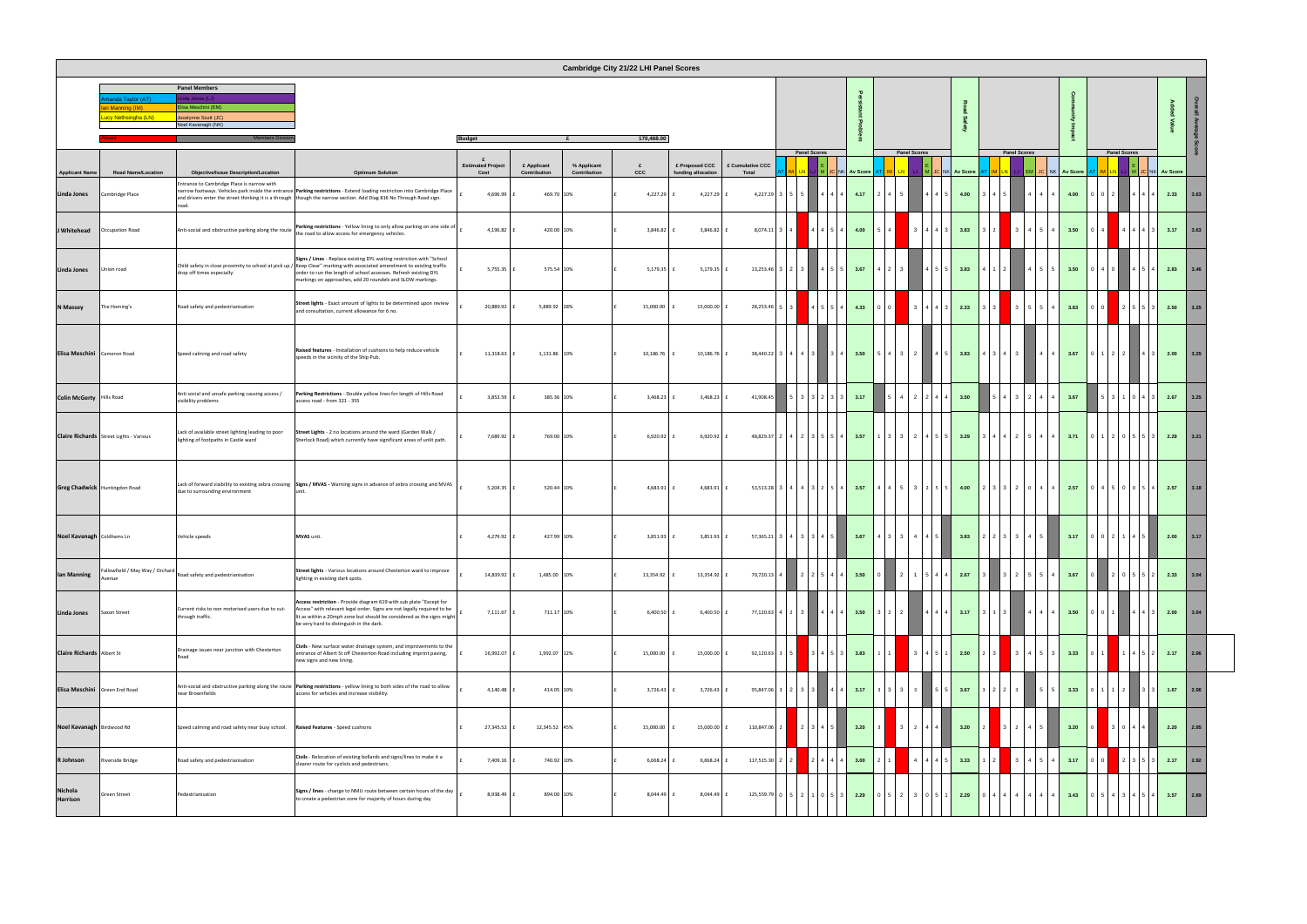| <b>Ian Manning</b>           | <b>Chestnut Grove</b>                       | Poor parking at junction and parking on the<br>footway is causing road safety issues.                                                                                                                                                          | Parking restrictions - DYL waiting restriction at junction                                                                                                                                                                             | 4,146.99 E  | 414.70 10%   |  | $3,723.29$ £    |             | 3,723.29 £   | 129,283.08                      |                          |                                        |                 | $1 \t3 \t2 \t2 \t5 \t3.00 \t2$                          |                               |                               | $3$ 2 2 5 5 3.17                       |      |                        | 333054                                             |                                                     | 2.83 |                 |                                        |                                 | $3$ 2 0 5 4 2.33 2.83                                      |                                                   |
|------------------------------|---------------------------------------------|------------------------------------------------------------------------------------------------------------------------------------------------------------------------------------------------------------------------------------------------|----------------------------------------------------------------------------------------------------------------------------------------------------------------------------------------------------------------------------------------|-------------|--------------|--|-----------------|-------------|--------------|---------------------------------|--------------------------|----------------------------------------|-----------------|---------------------------------------------------------|-------------------------------|-------------------------------|----------------------------------------|------|------------------------|----------------------------------------------------|-----------------------------------------------------|------|-----------------|----------------------------------------|---------------------------------|------------------------------------------------------------|---------------------------------------------------|
|                              | Noel Kavanagh Coldhams Ln 256 - 258         | Drainage and pavement maintenance needed in<br>area of 256                                                                                                                                                                                     | Civils - Installation of footpath gullies and resurfacing of footpath to<br>remove standing water.                                                                                                                                     | 14,939.64   | 1,493.96 10% |  | 13,445.68 £     | 13,445.68 £ |              | $142,728.76$ 2 4 3 4 4 3        |                          |                                        |                 | 3.33                                                    |                               |                               | $1 \mid 0 \mid 2 \mid 3 \mid 4 \mid 4$ | 2.33 |                        | 2 3 4 3 4 3                                        |                                                     | 3.17 |                 | 0   2   3   3   4   3                  |                                 | 2.50                                                       | 2.83                                              |
| Sandra<br>Crawford           | Fishers Lane                                | To stop parking in a spot that inhibits traffic flow<br>and sight lines up to the Fishers Lane Junction.                                                                                                                                       | Parking restrictions - Double Yellow Lines.                                                                                                                                                                                            | 4,026.07    | 402.61 10%   |  | 3,623.46 £      | 3,623.46    |              | 146,352.22                      |                          | $3   4   3   2   4   5   4$ 3.57       |                 |                                                         |                               | $3 \mid 4 \mid 2 \mid 2$      | $4 \mid 4 \mid 5$                      | 3.43 | $\sqrt{2}$             | $\overline{2}$                                     | $4 \mid 4 \mid$                                     | 2.43 |                 | $0$   2   1                            |                                 | 1.83                                                       |                                                   |
| Elisa Meschini Nuffield Road |                                             | Speed calming and road safety                                                                                                                                                                                                                  | MVAS / Signs / Lines - 20mph repeater and road markings as needed                                                                                                                                                                      | 3,949.92    | 394.99 10%   |  | 3,554.93 £      |             |              | 149,907.15 1 3 2 3 4 4 2 2.83   |                          |                                        |                 |                                                         | $0 \mid 3 \mid 3 \mid 3 \mid$ |                               | 55                                     | 3.17 |                        | $1223$ 44                                          |                                                     | 2.67 |                 |                                        |                                 | $0 \mid 2 \mid 3 \mid 1 \mid 5 \mid 4 \mid 2.50 \mid 2.79$ |                                                   |
| Nichola<br><b>Harrison</b>   | Botolph Lane                                | Relocaiton of existing motorcyle parking to Free<br>School Lane                                                                                                                                                                                | Parking restrictions - New motorcycle parking bays on Free School<br>Lane and removal of bays from Botolph Lane                                                                                                                        | 4,146.99    | 414.70 10%   |  | $3,723.29$ £    |             | 3,723.29 £   | $153,630.44$ 2 4 4 - 2 5 4 3.50 |                          |                                        |                 |                                                         |                               |                               | $2 0 2 $ - $2 5 0$                     | 1.83 | $2 \quad 4 \quad 5$    |                                                    | $-0$ 4 4                                            | 3.17 |                 | $0 3 4  - 0 5 3 $                      |                                 |                                                            | 2.50 2.75                                         |
| <b>Ian Manning</b>           | Hurst Park Estate Area                      | Parking restrictions - extension of double yellow<br>lines at junctions to prevent inconsiderate parking<br>at junctions of Leys Rd, Orchard Av, Leys Av.<br>Improves visibility making junctions safer and<br>easier to cross for pedestrians | Parking restrictions - DYL waiting restriction extension at junctions                                                                                                                                                                  | 4,146.99    | 414.70 10%   |  | $3,723.29$ £    |             | $3,723.29$ £ | 157,353.73                      | $\overline{\phantom{a}}$ | $3$ 3 2 4 4 3.00                       |                 |                                                         |                               | 3 <sup>1</sup>                | 241                                    | 3.17 | <sup>3</sup>           | -3                                                 | $0 \mid 4$                                          | 2.83 |                 |                                        | $3 \mid 2 \mid 0 \mid 3 \mid 3$ |                                                            | $1.83$ 2.71                                       |
| <b>H</b> Davies              | Peverel Road                                | Speed calming and road safety                                                                                                                                                                                                                  | Raised features & MVAS                                                                                                                                                                                                                 | 18,965.52   | 3,965.52 21% |  | 15,000.00       | 15,000.00 £ |              | 172,353.73                      | 214                      | $3 \mid 4$                             | $\overline{4}$  | 3.40                                                    | $\vert$ 4                     |                               | $\overline{2}$                         | 3.00 |                        |                                                    |                                                     | 2.80 | 0 0 0           | 2 3                                    |                                 | 1.60                                                       | $\begin{array}{ c c }\n\hline\n2.70\n\end{array}$ |
| Sandra<br>Crawford           | Chalfont Close                              | Anti social and unsafe parking.                                                                                                                                                                                                                | Parking restrictions - Double Yellow Lines.                                                                                                                                                                                            | 4,026.07    | 402.61 10%   |  | 3,623.46 £      | 3,623.46    |              | 175,977.19                      |                          | $2$ 3 3 3 4 5 4                        |                 | 3.43                                                    |                               | $3 \mid 3 \mid$               | $4 \mid 4 \mid$                        | 2.86 |                        | $\mathbf{3}$                                       | 4 3                                                 | 2.57 |                 | 0 0 1 0 4 4 4                          |                                 | 1.86                                                       |                                                   |
| Sandra<br>Crawford           | St Bede's Garden                            | Anti-social and obstructive parking along the route rathing resources.                                                                                                                                                                         | Parking restrictions - Yellow lining to both sides of the road to allow                                                                                                                                                                | 4,026.07    | 402.61 10%   |  | 3,623.46 £      | 3,623.46    |              | 179,600.65                      |                          |                                        |                 | $1 \mid 4 \mid 2 \mid 3 \mid 4 \mid 4 \mid 4 \mid 3.14$ |                               |                               | 3 2 2 2 4 4 4                          | 3.00 | $2 \mid 2 \mid 3$      |                                                    | 444                                                 | 2.86 |                 |                                        |                                 | $0 0 2 0 4 3 3 $ 1.71 2.68                                 |                                                   |
| Lucy<br>Nethsingha           | Derby St / Grantchester St /<br>Eltisley Av | Provision of additional cycle parking stands at<br>various locations to prevent bikes blocking<br>pavements for users.                                                                                                                         | Civils - Cycle racks to be installed at 3 locations in carriageway along<br>with additional lining and hazard bollards to improve conspicuity.<br>Used Marshalls R10 as example but can be changed if not suitable for<br>cargo bikes. | 11,411.40 £ | 1,141.14 10% |  | 10,270.26       | 10,270.26 £ |              | 189,870.91                      | 0 I 3 I                  |                                        |                 | $12 0 4 3$ 2.00                                         |                               |                               | 2   0   5   3                          | 2.33 | 314                    |                                                    | $3 \mid 3 \mid 5 \mid 5$                            | 3.83 | $0 \mid 3 \mid$ |                                        | $2 \mid 2 \mid 5 \mid 3 \mid$   | 2.50                                                       |                                                   |
| Noel Kavanagh Coleridge Road |                                             | Road safety and traffic calming                                                                                                                                                                                                                | Raised features - Installation of 4 no pairs of cushions to help reduce<br>vehicle speeds along straight section of road.                                                                                                              | 23,496.58 £ | 8,496.58 36% |  | 15,000.00 £     | 15,000.00 £ |              | 204,870.91                      |                          | $4 \mid 3 \mid 2 \mid 4 \mid 3$        |                 | 3.20                                                    |                               | $4 \mid 3 \mid 3$             | $5 \mid 2$                             | 3.40 |                        | 113                                                | $4 \mid 2$                                          | 2.20 |                 | $0 \mid 2 \mid 1 \mid 4 \mid 2$        |                                 | 1.80                                                       | $\begin{array}{ c c }\n\hline\n2.65\n\end{array}$ |
| C Payne                      | Carisbrooke Road                            | verge                                                                                                                                                                                                                                          | Planters near the school to prevent parking on the Civils - Installation of 4 - 5 planters near Mayfield Primary School on<br>existing grass verges.                                                                                   | 9,029.98    | 905.00 10%   |  | 8,124.98 £      |             | 8,124.98 £   | 212,995.89 2 3 4 2 1            |                          |                                        |                 | $\parallel$ 4   2.67                                    |                               |                               | $ 2 3 2 1 0 $ 3                        | 1.83 | $4 \mid 5 \mid 4 \mid$ | $1 \quad 2 \quad$                                  | I 4                                                 | 3.33 |                 |                                        |                                 | 2   4   4   0   2   4   2.67   2.63                        |                                                   |
| Nichola<br><b>Harrison</b>   | Mud Lane                                    | Cycle / Driver Safety                                                                                                                                                                                                                          | Signs / Lines - removal of section of parking bay to improve visibility                                                                                                                                                                | 4,743.95 £  | 474.40 10%   |  | 4,269.55 £      |             | 4,269.55 £   | $217,265.44$ 0 4 3 3 2 4 4 2.86 |                          |                                        |                 |                                                         |                               |                               | 2   4   5   4   0   4   5              | 3.43 |                        | $2 \mid 3 \mid 5 \mid 3 \mid 0 \mid 4 \mid 3$      |                                                     | 2.86 |                 |                                        |                                 | $0 0 3 1 0 3 2$ 1.29 2.61                                  |                                                   |
| Elisa Meschini Green Park    |                                             | near junction with Green End Rd                                                                                                                                                                                                                | Anti-social and obstructive parking along the route Parking restrictions - Yellow lining to both sides of the road to allow<br>access for vehicles and increase visibility.                                                            | 4,140.49    | 414.05 10%   |  | $3,726.44 \t E$ |             | 3,726.44 £   | 220,991.88                      |                          | $2 \mid 3 \mid 2 \mid 2 \mid 4 \mid 4$ |                 | 2.83                                                    |                               | $1 \mid 2 \mid 2 \mid 2 \mid$ | 54                                     | 2.67 | $0 2 2 2 1$            |                                                    | $\begin{array}{ c c c c c } \hline \end{array}$ 5 3 | 2.33 |                 | $0 \mid 0 \mid 2 \mid 0 \mid 5 \mid 3$ |                                 |                                                            | $1.67$ 2.38                                       |
| <b>Ian Manning</b>           | Herbert St                                  | Parking at various points on Herbert St causes<br>issues for access, cyclists and pedestrians                                                                                                                                                  | Parking restrictions DYL restrictions at various locations as detailed                                                                                                                                                                 | 4,140.49    | 414.05 10%   |  |                 |             | 3,726.44 £   | 224,718.32                      |                          | $1 \t3 \t1 \t2 \t4 \t4 \t2.67$         |                 |                                                         |                               |                               | $3$ 2 2 4 4                            | 3.00 |                        | 2 2 0 5 4                                          |                                                     | 2.50 |                 |                                        |                                 | 1   0   0   4   2   1.17   2.33                            |                                                   |
| Nichola<br><b>Harrison</b>   | King Street                                 | Road safety                                                                                                                                                                                                                                    | Signs / Lines - creation of a loading bay os 60 King St for nearby shops<br>and businesses.                                                                                                                                            | 4,193.95 £  | 419.40 10%   |  | 3,774.55 £      |             | 3,774.55 £   | 228,492.87 2 3 3 2 2 4 4 2.86   |                          |                                        |                 |                                                         | $0 \mid 2 \mid 3$             |                               | $0 \mid 5 \mid 2$                      | 1.86 |                        | $1 \mid 3 \mid 5 \mid 2 \mid 0 \mid 5 \mid 3 \mid$ |                                                     | 2.71 |                 | 0  4 2 0 0 4 3                         |                                 | 1.86                                                       |                                                   |
| <b>Ian Manning</b>           | Fallowfield                                 | Issues with speeding requiring traffic calming to<br>the road linking to Water Street.                                                                                                                                                         | Civils - Narrow corner radii at wide T junction inset in Fallowfield. This<br>will maintain accesses, replace existing layby type parking capacity and £<br>provide safer pedestrian crossing at junction.                             | 17,193.94   | 2,193.94 13% |  | 15,000.00       | 15,000.00   | $\mathbf{f}$ | 243,492.87                      |                          |                                        | $2$  2  2  4  4 | 2.83                                                    |                               | $\overline{3}$                | $2414$                                 | 2.67 |                        |                                                    | $0 \mid 5 \mid 3$                                   | 2.33 |                 | $1 \quad 0 \quad 0 \quad 5$            |                                 | 1.33                                                       | $2.29$                                            |
| <b>H</b> Davies              | Ditton Fields                               | Damaged fencing at various locations around the<br>area protecting grass verges                                                                                                                                                                | Civils - Repair of fencing which has been damaged or rotted through<br>with steel instead of wooden units.                                                                                                                             | 11,204.35   | 1,120.43 10% |  | 10,083.91       | 10,083.91   |              | 253,576.78                      |                          | 24                                     |                 | 3.00                                                    | ⊢I ∩                          |                               | $\Omega$                               | 0.60 |                        |                                                    |                                                     | 3.20 | $\sqrt{2}$      |                                        | l 4.                            | 1.80                                                       | 2.15                                              |
| Sandra<br>Crawford           | High Street                                 | Lining maintenance                                                                                                                                                                                                                             | Signs / Lines - Refresh existing cycle lanes along Cherry Hinton High St. E                                                                                                                                                            | 13,608.18 £ | 1,360.82 10% |  | 12,247.36 £     |             | 12,247.36 £  | 265,824.14                      |                          | 0 0 0 4 55                             |                 | 2.14                                                    | 2 0 0                         |                               | $\Omega$<br>44                         | 2.14 | 300                    | $\mathbf{0}$                                       | 4 4                                                 | 2.14 |                 | 0 0 0 0 4 3 3                          |                                 |                                                            | $1.43$ 1.96                                       |